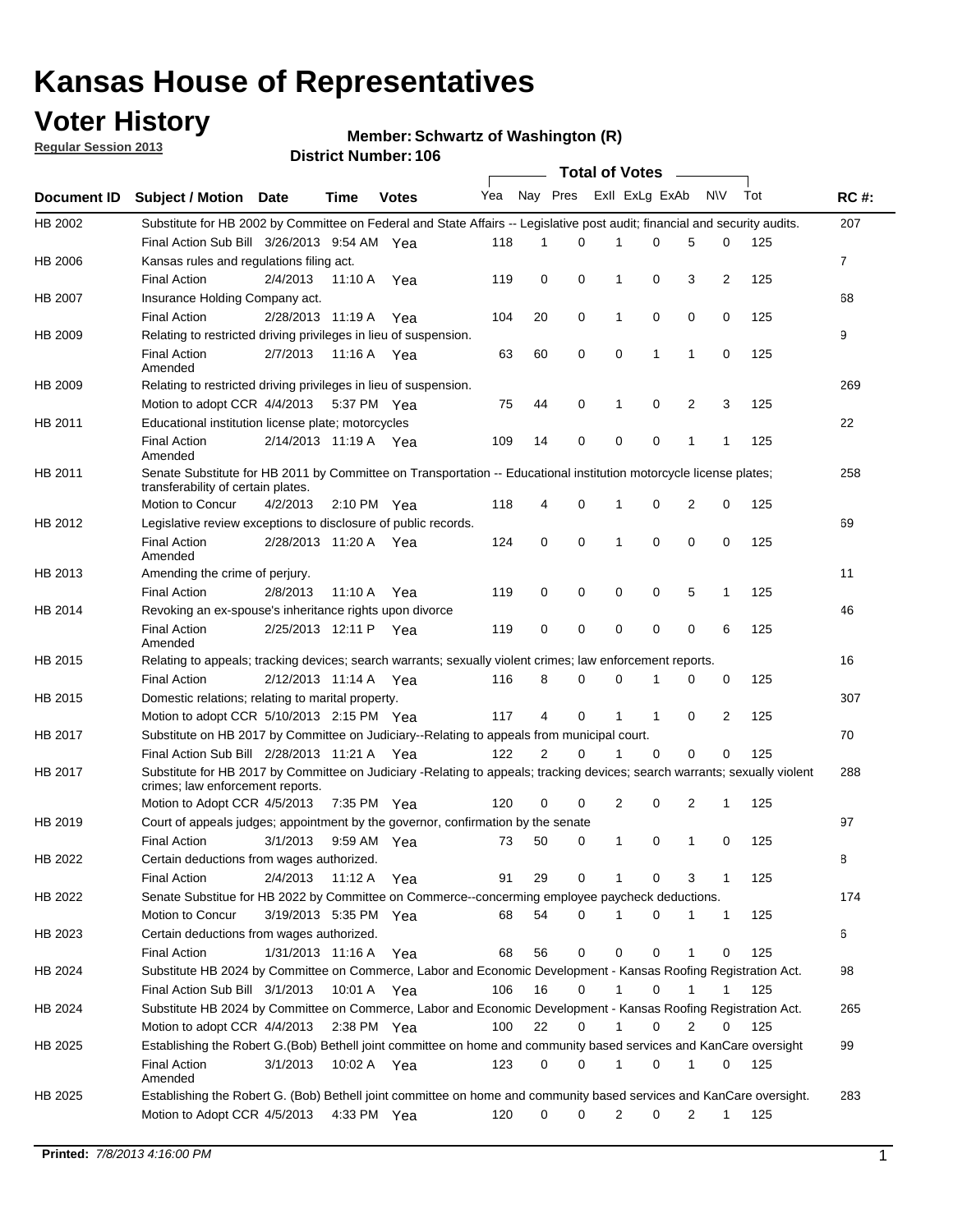## **Voter History**

**Regular Session 2013**

#### **Member: Schwartz of Washington (R)**

|                    |                                                                                                                                                                                                                                                        |                       |         |               |     |             | <b>Total of Votes</b> |                |                |   |           |     |             |
|--------------------|--------------------------------------------------------------------------------------------------------------------------------------------------------------------------------------------------------------------------------------------------------|-----------------------|---------|---------------|-----|-------------|-----------------------|----------------|----------------|---|-----------|-----|-------------|
| <b>Document ID</b> | <b>Subject / Motion Date</b>                                                                                                                                                                                                                           |                       | Time    | <b>Votes</b>  | Yea | Nay Pres    |                       |                | Exll ExLg ExAb |   | <b>NV</b> | Tot | <b>RC#:</b> |
| HB 2028            | Providing for venue in Shawnee County District Court in certain forfeiture proceedings                                                                                                                                                                 |                       |         |               |     |             |                       |                |                |   |           |     | 12          |
|                    | <b>Final Action</b><br>Amended                                                                                                                                                                                                                         | 2/8/2013              |         | 11:12 A $Yea$ | 119 | 1           | $\Omega$              | 0              | 0              | 5 | 0         | 125 |             |
| HB 2028            | Providing for venue in Shawnee County District Court in certain forfeiture proceedings                                                                                                                                                                 |                       |         |               |     |             |                       |                |                |   |           |     | 199         |
|                    | Motion to Concur                                                                                                                                                                                                                                       | 3/25/2013 9:36 AM Yea |         |               | 120 | 0           | 0                     | 2              | 0              | 2 | 1         | 125 |             |
| HB 2030            | Creating wounded warrior deer hunting permits for injured combat veterans.<br><b>Final Action</b>                                                                                                                                                      | 2/15/2013 11:16 A     |         | Yea           | 115 | 0           | 0                     | 2              | 2              | 3 | 3         | 125 | 25          |
| HB 2033            | Amended<br>Concerning the regulation of knives                                                                                                                                                                                                         |                       |         |               |     |             |                       |                |                |   |           |     | 143         |
|                    | <b>Final Action</b>                                                                                                                                                                                                                                    | 3/7/2013              | 12:12 P | Yea           | 93  | 28          | 0                     | 1              | 0              | 3 | 0         | 125 |             |
| HB 2033            | Concerning the regulation of knives.                                                                                                                                                                                                                   |                       |         |               |     |             |                       |                |                |   |           |     | 270         |
|                    | Motion to adopt CCR 4/4/2013                                                                                                                                                                                                                           |                       |         | 5:43 PM Yea   | 95  | 26          | 0                     |                | 0              | 3 | 0         | 125 |             |
| HB 2034            | Human trafficking; crimes of commercial sexual exploitation of a child, selling sexual relations, promoting the sale of sexual                                                                                                                         |                       |         |               |     |             |                       |                |                |   |           |     | 17          |
|                    | relations and buying sexual relations; children in need of care; staff secure faciliies.<br><b>Final Action</b>                                                                                                                                        | 2/12/2013 11:16 A Yea |         |               | 124 | $\Omega$    | 0                     | 0              | 1              | 0 | 0         | 125 |             |
|                    | Amended                                                                                                                                                                                                                                                |                       |         |               |     |             |                       |                |                |   |           |     |             |
| HB 2034            | S Sub for HB 2034 by Committee on Judiciary - Human trafficking; crimes of commercial sexual exploitation of a child, selling<br>sexual relations, promoting the sale of sexual relations and buying sexual relations; children in need of care; staff |                       |         |               |     |             |                       |                |                |   |           |     | 282         |
|                    | Motion to Adopt CCR 4/5/2013 4:18 PM Yea                                                                                                                                                                                                               |                       |         |               | 120 | $\Omega$    | 0                     | 2              | 0              | 2 | 1         | 125 |             |
| HB 2035            | Cities; experience requirements for plumbers, electricians and certain mechanical contractors.                                                                                                                                                         |                       |         |               |     |             |                       |                |                |   |           |     | 29          |
|                    | <b>Final Action</b>                                                                                                                                                                                                                                    | 2/18/2013 11:16 A     |         | Yea           | 117 | 2           | 0                     | 2              | 0              | 4 | 0         | 125 |             |
| HB 2037            | Public property; religious displays; other displays.                                                                                                                                                                                                   |                       |         |               |     |             |                       |                |                |   |           |     | 176         |
|                    | <b>Final Action</b>                                                                                                                                                                                                                                    | 3/20/2013 10:27 A     |         | Yea           | 120 | 3           | 0                     | 1              | 0              | 1 | 0         | 125 |             |
| HB 2041            | Criminal history record information; definition; municipal court reporting; district court reporting.                                                                                                                                                  |                       |         |               |     |             |                       |                |                |   |           |     | 19          |
|                    | <b>Final Action</b>                                                                                                                                                                                                                                    | 2/13/2013 11:23 A     |         | Yea           | 119 | 3           | 0                     | 0              | 0              | 3 | 0         | 125 |             |
| HB 2042            | Appraisal of property for taxation purposes; appeals; changes.                                                                                                                                                                                         |                       |         |               |     |             |                       |                |                |   |           |     | 158         |
|                    | <b>Final Action</b><br>Amended                                                                                                                                                                                                                         | 3/18/2013 11:19 A     |         | Yea           | 109 | 12          | 0                     | $\overline{2}$ | 0              | 2 | 0         | 125 |             |
| HB 2043            | Aggravated battery; driving under the influence.                                                                                                                                                                                                       |                       |         |               |     |             |                       |                |                |   |           |     | 100         |
|                    | <b>Final Action</b><br>Amended                                                                                                                                                                                                                         | 3/1/2013              |         | 10:03 A Yea   | 123 | $\mathbf 0$ | 0                     | 1              | 0              |   | 0         | 125 |             |
| HB 2043            | Senate Substitute for HB 2043 by Committee on Judiciary - Attorney general; duties and responsibilities; notice of intent to<br>seek the death penalty.                                                                                                |                       |         |               |     |             |                       |                |                |   |           |     | 271         |
|                    | Motion to adopt CCR 4/4/2013                                                                                                                                                                                                                           |                       | 5:48 PM | Yea           | 121 | 0           | 0                     |                | 0              | 3 | 0         | 125 |             |
| HB 2044            | Increasing the penalty for a person who distributes a controlled substance that causes great bodily harm or death.                                                                                                                                     |                       |         |               |     |             |                       |                |                |   |           |     | 101         |
|                    | <b>Final Action</b><br>Amended                                                                                                                                                                                                                         | 3/1/2013              | 10:05 A | Nay           | 112 | 11          | 0                     |                | 0              |   | 0         | 125 |             |
| HB 2047            | Requiring certain municipalities to vote to increase property tax revenues over previous year when such increase exceeds<br>inflation; publication.                                                                                                    |                       |         |               |     |             |                       |                |                |   |           |     | 186         |
|                    | <b>Final Action</b><br>Amended                                                                                                                                                                                                                         | 3/21/2013 11:29 A Yea |         |               | 68  | 53          | 0                     |                | 0              | 3 | 0         | 125 |             |
| HB 2049            | Kansas department of agriculture; increasing certain fees and eliminating sunsets on various program fees.                                                                                                                                             |                       |         |               |     |             |                       |                |                |   |           |     | 59          |
|                    | <b>Final Action</b><br>Amended                                                                                                                                                                                                                         | 2/27/2013 12:23 P Yea |         |               | 77  | 46          | 0                     | 1              | 0              | 1 | 0         | 125 |             |
| HB 2049            | Kansas department of agriculture; increasing certain fees; concerning sunsets on various program fees.                                                                                                                                                 |                       |         |               |     |             |                       |                |                |   |           |     | 324         |
|                    | Motion to adopt CCR 6/2/2013                                                                                                                                                                                                                           |                       | 12:28 A | Nav           | 45  | 64          | 0                     | 1              | 0              | 6 | 9         | 125 |             |
| HB 2050            | Agriculture; agricultural chemical registration; pesticide business liablity insurance; repeal of the Kansas agricultural liming<br>materials act.                                                                                                     |                       |         |               |     |             |                       |                |                |   |           |     | 60          |
|                    | <b>Final Action</b><br>Amended                                                                                                                                                                                                                         | 2/27/2013 12:25 P     |         | Yea           | 103 | 20          | 0                     | 1              | 0              | 1 | 0         | 125 |             |
| HB 2051            | Substitute for HB 2051 by Committee on Agriculture and Natural Resources--Amending provisions relating to dams,<br>obstructions, sstreams and water flex accounts and transfer permits.                                                                |                       |         |               |     |             |                       |                |                |   |           |     | 50          |
|                    | Final Action Sub Bill 2/26/2013 2:12 PM Yea                                                                                                                                                                                                            |                       |         |               | 117 | 2           | 0                     | 0              | 0              | 0 | 6         | 125 |             |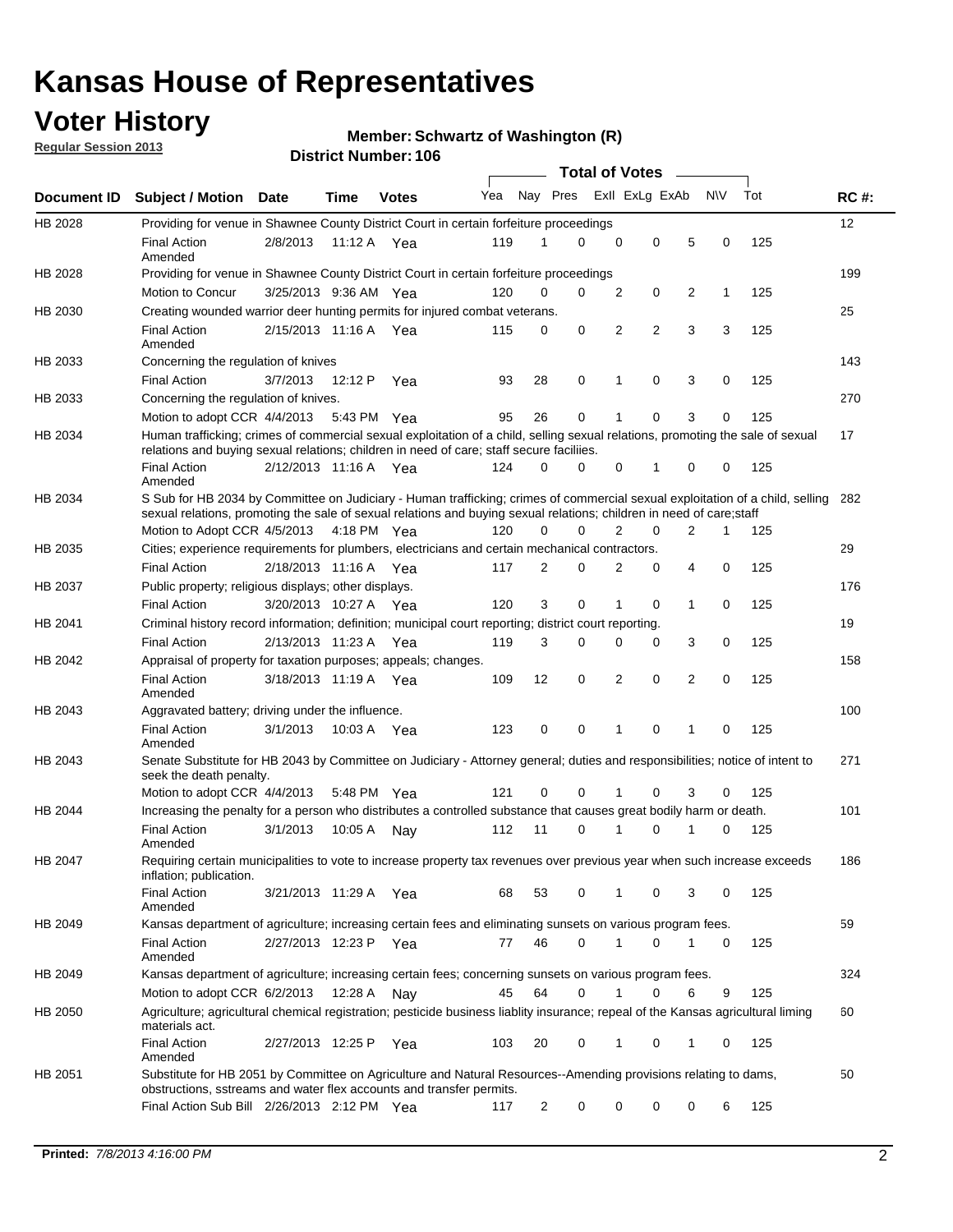## **Voter History**

**Member: Schwartz of Washington (R)** 

**Regular Session 2013**

|             |                                                                                                                                                                                                                                          |                       |         |              |     |                |                         | <b>Total of Votes</b> | $\overline{\phantom{a}}$ |                |           |     |             |
|-------------|------------------------------------------------------------------------------------------------------------------------------------------------------------------------------------------------------------------------------------------|-----------------------|---------|--------------|-----|----------------|-------------------------|-----------------------|--------------------------|----------------|-----------|-----|-------------|
| Document ID | <b>Subject / Motion Date</b>                                                                                                                                                                                                             |                       | Time    | <b>Votes</b> | Yea |                | Nay Pres Exll ExLg ExAb |                       |                          |                | <b>NV</b> | Tot | <b>RC#:</b> |
| HB 2052     | Discharging a firearm inside or into a city; unlawful acts; exceptions.                                                                                                                                                                  |                       |         |              |     |                |                         |                       |                          |                |           |     | 155         |
|             | <b>Final Action</b><br>Amended                                                                                                                                                                                                           | 3/14/2013 11:20 A Yea |         |              | 121 | $\overline{2}$ | 0                       | 0                     | 0                        | $\overline{2}$ | 0         | 125 |             |
| HB 2052     | Senate Substitute for HB 2052 by Committee on Federal and State Affairs - Concerning firearms; personal and family<br>protection act; concealed handguns in public building; other changes; unlawful discharge of a firearm inside city. |                       |         |              |     |                |                         |                       |                          |                |           |     | 300         |
|             | Motion to Adopt CCR 4/5/2013                                                                                                                                                                                                             |                       |         | 10:24 P Yea  | 104 | 16             | 0                       | 2                     | 0                        | 2              | 1         | 125 |             |
| HB 2055     | Personal and Familly Protection Act; public buildings; adequate security.                                                                                                                                                                |                       |         |              |     |                |                         |                       |                          |                |           |     | 156         |
|             | <b>Final Action</b><br>Amended                                                                                                                                                                                                           | 3/14/2013 11:26 A     |         | Nav          | 84  | 38             | 0                       | 0                     | 0                        | 2              | 1         | 125 |             |
| HB 2057     | Concerning property taxation; relating to county appraisers; appointing interim appraiser.                                                                                                                                               |                       |         |              |     |                |                         |                       |                          |                |           |     | 208         |
|             | <b>Final Action</b>                                                                                                                                                                                                                      | 3/26/2013 9:55 AM Yea |         |              | 119 | 0              | 0                       | $\mathbf 1$           | 0                        | 5              | 0         | 125 |             |
| HB 2058     | Taxation of helium and certain other gases under mineral severance tax, and prohibition of certain refunds related thereto.                                                                                                              |                       |         |              |     |                |                         |                       |                          |                |           |     | 159         |
|             | <b>Final Action</b>                                                                                                                                                                                                                      | 3/18/2013 11:21 A Yea |         |              | 119 | 2              | 0                       | 2                     | 0                        | $\overline{2}$ | 0         | 125 |             |
| HB 2059     | Income tax deductions and modifications and severance tax exemptions; basis of partner's interest and shareholder's stock;<br>statutory clarification.                                                                                   |                       |         |              |     |                |                         |                       |                          |                |           |     | 14          |
|             | <b>Final Action</b><br>Amended                                                                                                                                                                                                           | 2/11/2013 11:42 A     |         | Yea          | 122 | 2              | 0                       | 0                     | 0                        | 1              | 0         | 125 |             |
| HB 2059     | Income tax deductions and modifications and severance tax exemptions; basis of partner's interest and shareholder's stock;<br>statutory clarification.                                                                                   |                       |         |              |     |                |                         |                       |                          |                |           |     | 293         |
|             | <b>Motion to Concur</b>                                                                                                                                                                                                                  | 4/5/2013              |         | 8:14 PM Nay  | 0   | 120            | 0                       | 2                     | 0                        | $\overline{2}$ | 1         | 125 |             |
| HB 2059     | Income tax rates, deductions and credits; rural opportunity zones; sales tax rates and distribution of revenue; severance tax;<br>and property tax exemptions for IRB property and property damaged by natural disaster.                 |                       |         |              |     |                |                         |                       |                          |                |           |     | 322         |
|             | Motion to adopt CCR 6/2/2013                                                                                                                                                                                                             |                       | 12:11 A | Yea          | 69  | 45             | 0                       | 1                     | 0                        | 6              | 4         | 125 |             |
| HB 2060     | Prohibiting certain confined persons from receiving food sales tax refunds and homestead property tax refunds.                                                                                                                           |                       |         |              |     |                |                         |                       |                          |                |           |     | 10          |
|             | <b>Final Action</b><br>Amended                                                                                                                                                                                                           | 2/7/2013              | 11:18 A | Yea          | 123 | 0              | 0                       | $\Omega$              | 1                        | 1              | 0         | 125 |             |
| HB 2065     | Creating the crime of home improvement fraud.                                                                                                                                                                                            |                       |         |              |     |                |                         |                       |                          |                |           |     | 20          |
|             | <b>Final Action</b><br>Amended                                                                                                                                                                                                           | 2/13/2013 11:26 A Yea |         |              | 106 | 16             | 0                       | 0                     | 0                        | 3              | 0         | 125 |             |
| HB 2066     | Physical therapists; evaluation and treatment of patients.                                                                                                                                                                               |                       |         |              |     |                |                         |                       |                          |                |           |     | 26          |
|             | <b>Final Action</b><br>Amended                                                                                                                                                                                                           | 2/15/2013 11:18 A     |         | Nav          | 98  | 16             | 0                       | $\overline{2}$        | 2                        | 3              | 4         | 125 |             |
| HB 2067     | Board of nursing; assistant attorneys general.                                                                                                                                                                                           |                       |         |              |     |                |                         |                       |                          |                |           |     | 15          |
|             | <b>Final Action</b>                                                                                                                                                                                                                      | 2/11/2013 11:44 A Yea |         |              | 123 | 1              | 0                       | 0                     | 0                        | 1              | 0         | 125 |             |
| HB 2069     | Public policy; certain city ordinances and county resolutions declared void.                                                                                                                                                             |                       |         |              |     |                |                         |                       |                          |                |           |     | 102         |
|             | <b>Final Action</b><br>Amended                                                                                                                                                                                                           | 3/1/2013              | 10:06 A | Yea          | 92  | 31             | 0                       | 1                     | 0                        | 1              | 0         | 125 |             |
| HB 2069     | Public policy; certain city ordinances and county resolutions declared void.                                                                                                                                                             |                       |         |              |     |                |                         |                       |                          |                |           |     | 292         |
|             | Motion to Concur                                                                                                                                                                                                                         | 4/5/2013              |         | 8:04 PM Yea  | 88  | 32             | 0                       | 2                     | 0                        | 2              | 1         | 125 |             |
| HB 2070     | Appearance bond conditions; surety and bounty hunter regulation.                                                                                                                                                                         |                       |         |              |     |                |                         |                       |                          |                |           |     | 103         |
|             | <b>Final Action</b><br>Amended                                                                                                                                                                                                           | 3/1/2013              |         | 10:08 A Yea  | 122 | $\mathbf{1}$   | 0                       | 1                     | 0                        | $\mathbf{1}$   | 0         | 125 |             |
| HB 2074     | Cities and counties; solid waste disposal areas; restrictions.                                                                                                                                                                           |                       |         |              |     |                |                         |                       |                          |                |           |     | 139         |
|             | <b>Emergency Final</b><br><b>Action Amend</b>                                                                                                                                                                                            | 3/1/2013              |         | 1:11 PM Yea  | 102 | 19             | 0                       | $\mathbf{1}$          | 0                        | $\mathbf{1}$   | 2         | 125 |             |
| HB 2075     | Cities; qualifications and rehabilitation of abandoned property.                                                                                                                                                                         |                       |         |              |     |                |                         |                       |                          |                |           |     | 61          |
|             | <b>Final Action</b><br>Amended                                                                                                                                                                                                           | 2/27/2013 12:27 P Yea |         |              | 72  | 51             | 0                       | 1                     | 0                        | 1              | 0         | 125 |             |
| HB 2077     | Granting professional licenses to military service members.                                                                                                                                                                              |                       |         |              |     |                |                         |                       |                          |                |           |     | 51          |
|             | <b>Final Action</b><br>Amended                                                                                                                                                                                                           | 2/26/2013 2:13 PM Yea |         |              | 119 | 0              | 0                       | 2                     | 0                        | 2              | 2         | 125 |             |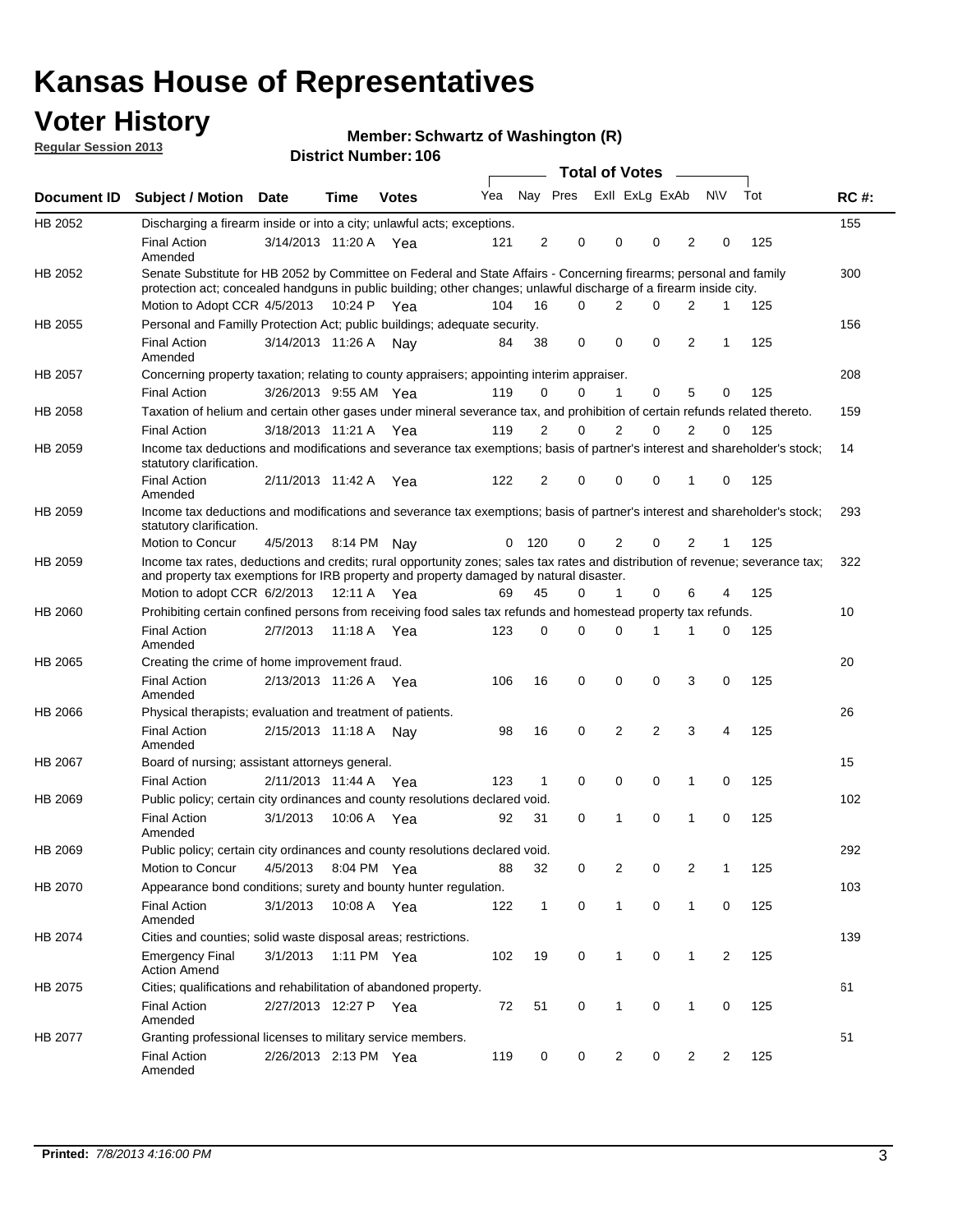## **Voter History**

**Member: Schwartz of Washington (R)** 

**Regular Session 2013**

|             |                                                                                                                                                                                                       |                       |             | <b>DISTRICT MAILINGL. 100</b> |     |              |   | Total of Votes – |          |                |             |     |             |
|-------------|-------------------------------------------------------------------------------------------------------------------------------------------------------------------------------------------------------|-----------------------|-------------|-------------------------------|-----|--------------|---|------------------|----------|----------------|-------------|-----|-------------|
| Document ID | <b>Subject / Motion Date</b>                                                                                                                                                                          |                       | Time        | <b>Votes</b>                  | Yea | Nay Pres     |   | Exll ExLg ExAb   |          |                | <b>NV</b>   | Tot | <b>RC#:</b> |
| HB 2078     | Authorizing certain licensing boards to accept education, training or experience completed in the military towards licensure in<br>this state.                                                        |                       |             |                               |     |              |   |                  |          |                |             |     | 52          |
|             | <b>Final Action</b><br>Amended                                                                                                                                                                        | 2/26/2013 2:14 PM Yea |             |                               | 119 | 0            | 0 | 2                | 0        | 2              | 2           | 125 |             |
| HB 2078     | Authorizing certain licensing boards to accept education, training or experience of military service members towards obtaining 275<br>licensure in this state.                                        |                       |             |                               |     |              |   |                  |          |                |             |     |             |
|             | Motion to adopt CCR 4/5/2013                                                                                                                                                                          |                       | 11:42 A     | Yea                           | 120 | 0            | 0 | $\overline{2}$   | 0        | 3              | 0           | 125 |             |
| HB 2081     | Forfeiture of property related to violations of certain criminal acts.                                                                                                                                |                       |             |                               |     |              |   |                  |          |                |             |     | 18          |
|             | <b>Final Action</b><br>Amended                                                                                                                                                                        | 2/12/2013 11:17 A Yea |             |                               | 124 | 0            | 0 | 0                | 1        | 0              | 0           | 125 |             |
| HB 2081     | Forfeiture of property related to violations of certain criminal acts.                                                                                                                                |                       |             |                               |     |              |   |                  |          |                |             |     | 306         |
|             | Motion to adopt CCR 5/10/2013 10:38 A                                                                                                                                                                 |                       |             | Yea                           | 121 | 0            | 0 | 1                | 1        | 2              | 0           | 125 |             |
| HB 2083     | Public employees relations boards; assessment of certain costs.                                                                                                                                       |                       |             |                               |     |              |   |                  |          |                |             |     | 104         |
|             | <b>Final Action</b><br>Amended                                                                                                                                                                        | 3/1/2013              | 10:09 A     | Yea                           | 87  | 36           | 0 | 1                | 0        | 1              | $\mathbf 0$ | 125 |             |
| HB 2084     | Tax credits for community services contributions; youth apprenticeship and entrepreneurship.                                                                                                          |                       |             |                               |     |              |   |                  |          |                |             |     | 105         |
|             | <b>Final Action</b><br>Amended                                                                                                                                                                        | 3/1/2013              | 10:11 A     | Yea                           | 120 | 3            | 0 | 1                | 0        | 1              | 0           | 125 |             |
| HB 2084     | Tax credits for community services contributions; youth apprenticeship and entrepreneurship.                                                                                                          |                       |             |                               |     |              |   |                  |          |                |             |     | 316         |
|             | Sub Motion to Concur 5/24/2013 9:33 AM Nav                                                                                                                                                            |                       |             |                               | 5   | 109          | 0 |                  | $\Omega$ | 9              | 1           | 125 |             |
| HB 2086     | Eligible infrastructure costs for tax increment financing and community improvement districts; bond repayment tax revenue<br>pledge requirements.                                                     |                       |             |                               |     |              |   |                  |          |                |             |     | 160         |
|             | <b>Final Action</b>                                                                                                                                                                                   | 3/18/2013 11:24 A     |             | Yea                           | 61  | 60           | 0 | 2                | 0        | $\overline{2}$ | 0           | 125 |             |
| HB 2086     | Eligible infrastructure costs for tax increment financing and community improvement districts; bond repayment tax revenue<br>pledge requirements.                                                     |                       |             |                               |     |              |   |                  |          |                |             |     | 173         |
|             | <b>Final Action</b>                                                                                                                                                                                   | 3/19/2013 5:25 PM     |             | Yea                           | 81  | 41           | 0 | 1                | 0        | 1              | 1           | 125 |             |
| HB 2091     | Publication of delinguent personal property tax statements.                                                                                                                                           |                       |             |                               |     |              |   |                  |          |                |             |     | 161         |
|             | <b>Final Action</b><br>Amended                                                                                                                                                                        | 3/18/2013 11:25 A     |             | Yea                           | 81  | 40           | 0 | 2                | 0        | $\overline{2}$ | 0           | 125 |             |
| HB 2093     | Amending the crime of identity theft.                                                                                                                                                                 |                       |             |                               |     |              |   |                  |          |                |             |     | 106         |
|             | <b>Final Action</b><br>Amended                                                                                                                                                                        | 3/1/2013              | 10:12 A     | Yea                           | 123 | 0            | 0 |                  | 0        | 1              | 0           | 125 |             |
| HB 2093     | Senate Substitute for HB 2093 by Committee on Judiciary - Identity theft and identity fraud; unlawful acts concerning<br>computers; DNA testing and exculpatory evidence; murder in the first degree. |                       |             |                               |     |              |   |                  |          |                |             |     | 289         |
|             | Motion to Adopt CCR 4/5/2013 7:49 PM Yea                                                                                                                                                              |                       |             |                               | 118 | 2            | 0 | 2                | 0        | 2              | 1           | 125 |             |
| HB 2094     | Student electronic privacy at public and private postsecondary educational institutions.                                                                                                              |                       |             |                               |     |              |   |                  |          |                |             |     | 164         |
|             | <b>Final Action</b><br>Amended                                                                                                                                                                        | 3/19/2013 10:33 A     |             | Yea                           | 123 | 0            | 0 | 1                | 0        | 1              | 0           | 125 |             |
| HB 2096     | Local governmental entities and investment of public moneys.                                                                                                                                          |                       |             |                               |     |              |   |                  |          |                |             |     | 23          |
|             | <b>Final Action</b>                                                                                                                                                                                   | 2/14/2013 11:21 A     |             | Yea                           | 123 | 0            | 0 | 0                | 0        | 1              | 1           | 125 |             |
| HB 2099     | Insurance- updating certain statutory references.                                                                                                                                                     |                       |             |                               |     |              |   |                  |          |                |             |     | 71          |
|             | <b>Final Action</b><br>Amended                                                                                                                                                                        | 2/28/2013 11:23 A     |             | Yea                           | 124 | 0            | 0 | $\mathbf{1}$     | 0        | 0              | 0           | 125 |             |
| HB 2101     | Interstate transmission siting compact.                                                                                                                                                               |                       |             |                               |     |              |   |                  |          |                |             |     | 209         |
|             | <b>Final Action</b><br>Amended                                                                                                                                                                        | 3/26/2013 9:56 AM Yea |             |                               | 118 | $\mathbf{1}$ | 0 | 1                | 0        | 5              | 0           | 125 |             |
| HB 2105     | Substitute HB 2105 by Committee on Commerce, Labor and Economic Development - Employment security law.                                                                                                |                       |             |                               |     |              |   |                  |          |                |             |     | 107         |
|             | Final Action Sub Bill 3/1/2013                                                                                                                                                                        |                       | 10:13 A Yea |                               | 88  | 35           | 0 | 1                | 0        | 1              | 0           | 125 |             |
| HB 2105     | Substitute HB 2105 by Committee on Commerce, Labor and Economic Development - Employment security law.                                                                                                |                       |             |                               |     |              |   |                  |          |                |             |     | 298         |
|             | Motion to adopt CCR 4/5/2013                                                                                                                                                                          |                       | 9:46 PM Yea |                               | 89  | 31           | 0 | 2                | 0        | 2              | 1           | 125 |             |
| HB 2106     | Portable electronics insurance act.                                                                                                                                                                   |                       |             |                               |     |              |   |                  |          |                |             |     | 133         |
|             | <b>Emergency Final</b><br>Action                                                                                                                                                                      | 3/1/2013              | 1:03 PM Yea |                               | 117 | 4            | 0 | $\mathbf{1}$     | 0        | 1              | 2           | 125 |             |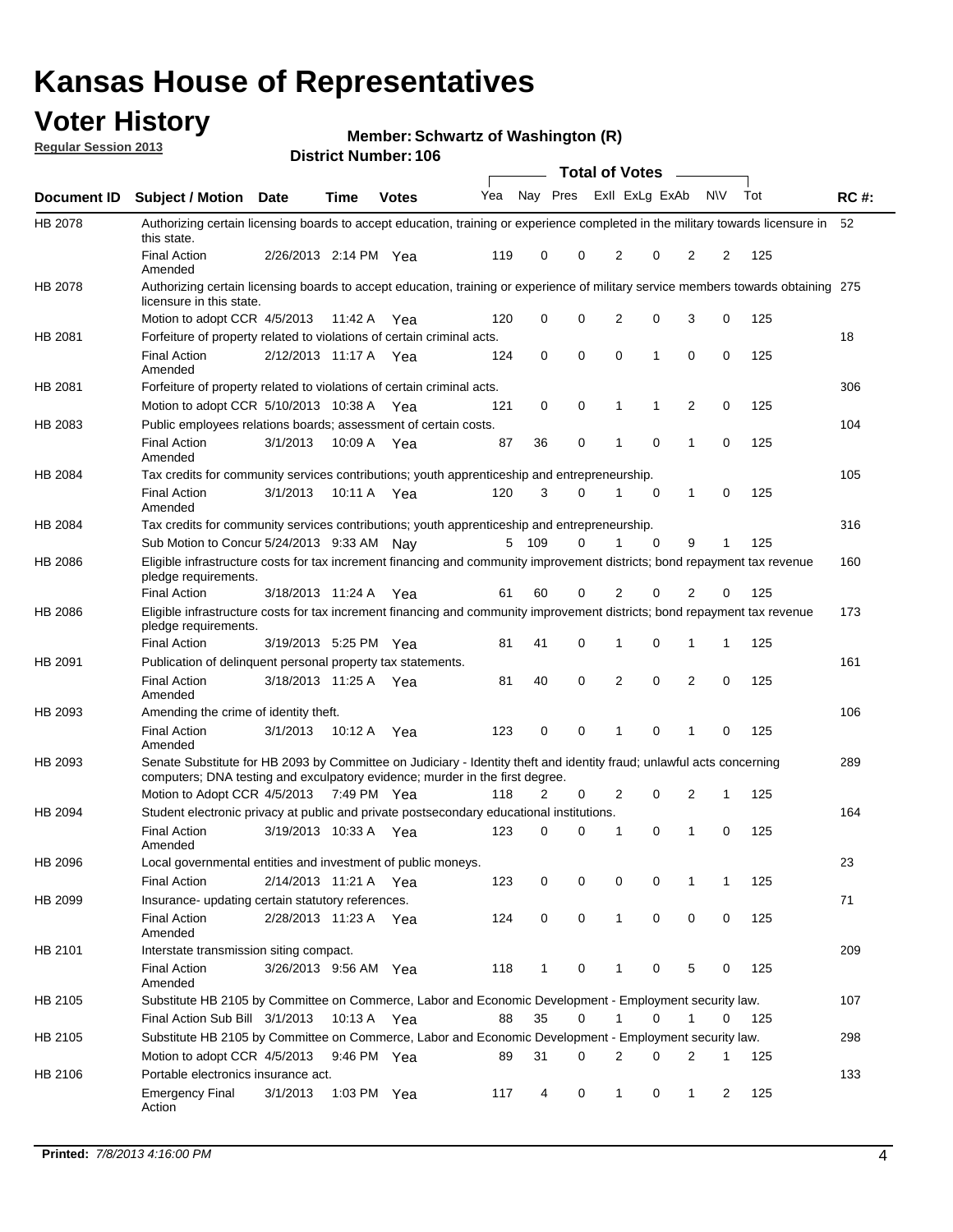## **Voter History**

**Member: Schwartz of Washington (R)** 

**Regular Session 2013**

|             |                                                                                                                                                                                                                                                                      |                       |             | <b>DISTRICT MAILINGL. 100</b> |     |                | Total of Votes – |                |          |                |                |     |             |
|-------------|----------------------------------------------------------------------------------------------------------------------------------------------------------------------------------------------------------------------------------------------------------------------|-----------------------|-------------|-------------------------------|-----|----------------|------------------|----------------|----------|----------------|----------------|-----|-------------|
| Document ID | Subject / Motion Date                                                                                                                                                                                                                                                |                       | <b>Time</b> | <b>Votes</b>                  | Yea | Nay Pres       |                  | Exll ExLg ExAb |          |                | <b>NV</b>      | Tot | <b>RC#:</b> |
| HB 2107     | Insurance; enacting the electronic notice and document act.                                                                                                                                                                                                          |                       |             |                               |     |                |                  |                |          |                |                |     | 134         |
|             | <b>Emergency Final</b><br><b>Action Amend</b>                                                                                                                                                                                                                        | 3/1/2013              |             | 1:04 PM Yea                   | 121 | 0              | 0                | 1              | 0        | 1              | 2              | 125 |             |
| HB 2107     | Insurance; enacting the electronic notice and document act, return of premiums separate from the notice of adverse<br>underwriting decision, statutory updates, uninsurable health plan increase in lifetime limit, mandate lite, certain company<br>dividend plans. |                       |             |                               |     |                |                  |                |          |                |                |     | 281         |
|             | Motion to Adopt CCR 4/5/2013                                                                                                                                                                                                                                         |                       |             | 4:06 PM Yea                   | 69  | 50             | 0                | 2              | 0        | 3              | 1              | 125 |             |
| HB 2109     | School finance; military pupil count.                                                                                                                                                                                                                                |                       |             |                               |     |                |                  |                |          |                |                |     | 108         |
|             | <b>Final Action</b>                                                                                                                                                                                                                                                  | 3/1/2013              | 10:15 A     | Yea                           | 104 | 19             | $\mathbf 0$      | 1              | 0        | 1              | 0              | 125 |             |
| HB 2109     | Enacting the Kansas children's protection act.                                                                                                                                                                                                                       |                       |             |                               |     |                |                  |                |          |                |                |     | 277         |
|             | Motion to Adopt CCR 4/5/2013                                                                                                                                                                                                                                         |                       | 12:31 P Yea |                               | 116 | 2              | $\mathbf 0$      | $\overline{2}$ | 0        | 3              | 2              | 125 |             |
| HB 2112     | Campaign finance; transfer of campaign money to another candidacy.                                                                                                                                                                                                   |                       |             |                               |     |                |                  |                |          |                |                |     | 72          |
|             | <b>Final Action</b><br>Amended                                                                                                                                                                                                                                       | 2/28/2013 11:25 A Yea |             |                               | 95  | 29             | 0                | 1              | 0        | 0              | 0              | 125 |             |
| HB 2114     | Debt setoff; collection assistance fee.                                                                                                                                                                                                                              |                       |             |                               |     |                |                  |                |          |                |                |     | 21          |
|             | <b>Final Action</b>                                                                                                                                                                                                                                                  | 2/13/2013 11:34 A     |             | Nay                           | 90  | 32             | 0                | 0              | 0        | 3              | 0              | 125 |             |
| HB 2115     | Relating to the employment of retired judges and justices.                                                                                                                                                                                                           |                       |             |                               |     |                |                  |                |          |                |                |     | 73          |
|             | <b>Final Action</b>                                                                                                                                                                                                                                                  | 2/28/2013 11:27 A Yea |             |                               | 124 | 0              | 0                | 1              | 0        | 0              | 0              | 125 |             |
| HB 2115     | Courts; employment of retired judges and justices; court debt setoff.                                                                                                                                                                                                |                       |             |                               |     |                |                  |                |          |                |                |     | 309         |
|             | Motion to Adopt CCR 5/14/2013 2:14 PM Yea                                                                                                                                                                                                                            |                       |             |                               | 100 | 13             | 0                | 1              | 0        | 9              | 2              | 125 |             |
| HB 2118     | Preservation of historic property; environs authority deleted.                                                                                                                                                                                                       |                       |             |                               |     |                |                  |                |          |                |                |     | 62          |
|             | <b>Final Action</b>                                                                                                                                                                                                                                                  | 2/27/2013 12:30 P     |             | Yea                           | 99  | 24             | 0                | 1              | 0        | 1              | 0              | 125 |             |
| HB 2120     | Updating provisions relating to the Kansas bureau of investigations DNA database.                                                                                                                                                                                    |                       |             |                               |     |                |                  |                |          |                |                |     | 109         |
|             | <b>Final Action</b><br>Amended                                                                                                                                                                                                                                       | 3/1/2013              |             | 10:16 A Yea                   | 121 | $\overline{2}$ | 0                | 1              | 0        | 1              | 0              | 125 |             |
| HB 2120     | Updating provisions relating to DNA collection and DNA evidence; amending the definition of a bet for purposes of the Kansas 302<br>criminal code; sentencing for possession of a firearm during a drug felony                                                       |                       |             |                               |     |                |                  |                |          |                |                |     |             |
|             | Motion to adopt CCR 5/9/2013 11:32 A Nay                                                                                                                                                                                                                             |                       |             |                               | 74  | 49             | 0                | 1              | 0        | 1              | 0              | 125 |             |
| HB 2122     | Real estate brokers and salespersons; licensing requirements; sales transaction requirements.                                                                                                                                                                        |                       |             |                               |     |                |                  |                |          |                |                |     | 37          |
|             | <b>Final Action</b><br>Amended                                                                                                                                                                                                                                       | 2/20/2013 11:13 A Yea |             |                               | 121 | 1              | 0                |                | 0        | $\overline{2}$ | 0              | 125 |             |
| HB 2125     | Increasing real estate broker's and salesperson's license fees.                                                                                                                                                                                                      |                       |             |                               |     |                |                  |                |          |                |                |     | 38          |
|             | <b>Final Action</b>                                                                                                                                                                                                                                                  | 2/20/2013 12:16 P     |             | Yea                           | 71  | 50             | 1                | 0              | 0        | 0              | 3              | 125 |             |
| HB 2128     | Open records act; exceptions.                                                                                                                                                                                                                                        |                       |             |                               |     |                |                  |                |          |                |                |     | 74          |
|             | <b>Final Action</b><br>Amended                                                                                                                                                                                                                                       | 2/28/2013 11:28 A     |             | Yea                           | 124 | 0              | $\Omega$         | 1              | $\Omega$ | 0              | 0              | 125 |             |
| HB 2128     | Open records act; exceptions.                                                                                                                                                                                                                                        |                       |             |                               |     |                |                  |                |          |                |                |     | 259         |
|             | Motion to Concur                                                                                                                                                                                                                                                     | 4/3/2013              | 10:29 A     | Yea                           | 119 | 0              | 0                | 1              | 0        | 3              | 2              | 125 |             |
| HB 2130     | Elections; petition circulators.                                                                                                                                                                                                                                     |                       |             |                               |     |                |                  |                |          |                |                |     | 30          |
|             | <b>Final Action</b>                                                                                                                                                                                                                                                  | 2/18/2013 11:17 A     |             | Yea                           | 118 | $\mathbf{1}$   | 0                | 2              | 0        | 4              | 0              | 125 |             |
| HB 2135     | Property tax exemption; military housing.                                                                                                                                                                                                                            |                       |             |                               |     |                |                  |                |          |                |                |     | 162         |
|             | <b>Final Action</b>                                                                                                                                                                                                                                                  | 3/18/2013 11:27 A     |             | Yea                           | 117 | 4              | 0                | 2              | 0        | $\overline{2}$ | 0              | 125 |             |
| HB 2138     | Repealing statutes related to oil and gas.                                                                                                                                                                                                                           |                       |             |                               |     |                |                  |                |          |                |                |     | 53          |
|             | <b>Final Action</b><br>Amended                                                                                                                                                                                                                                       | 2/26/2013 2:16 PM Yea |             |                               | 119 | 0              | 0                | 2              | 0        | 2              | $\overline{2}$ | 125 |             |
| HB 2139     | Canceled warrants.                                                                                                                                                                                                                                                   |                       |             |                               |     |                |                  |                |          |                |                |     | 75          |
|             | <b>Final Action</b><br>Amended                                                                                                                                                                                                                                       | 2/28/2013 11:30 A     |             | Yea                           | 99  | 25             | 0                | 1              | 0        | 0              | 0              | 125 |             |
| HB 2139     | Canceled warrants.                                                                                                                                                                                                                                                   |                       |             |                               |     |                |                  |                |          |                |                |     | 266         |
|             | Motion to Concur                                                                                                                                                                                                                                                     | 4/4/2013              | 2:40 PM     | Yea                           | 114 | 8              | 0                | 1              | 0        | 2              | 0              | 125 |             |
| HB 2140     | Repealing K.S.A. 72-60b03                                                                                                                                                                                                                                            |                       |             |                               |     |                |                  |                |          |                |                |     | 39          |
|             | <b>Final Action</b>                                                                                                                                                                                                                                                  | 2/20/2013 12:17 P     |             | Yea                           | 122 | 0              | 0                | 0              | 0        | 0              | 3              | 125 |             |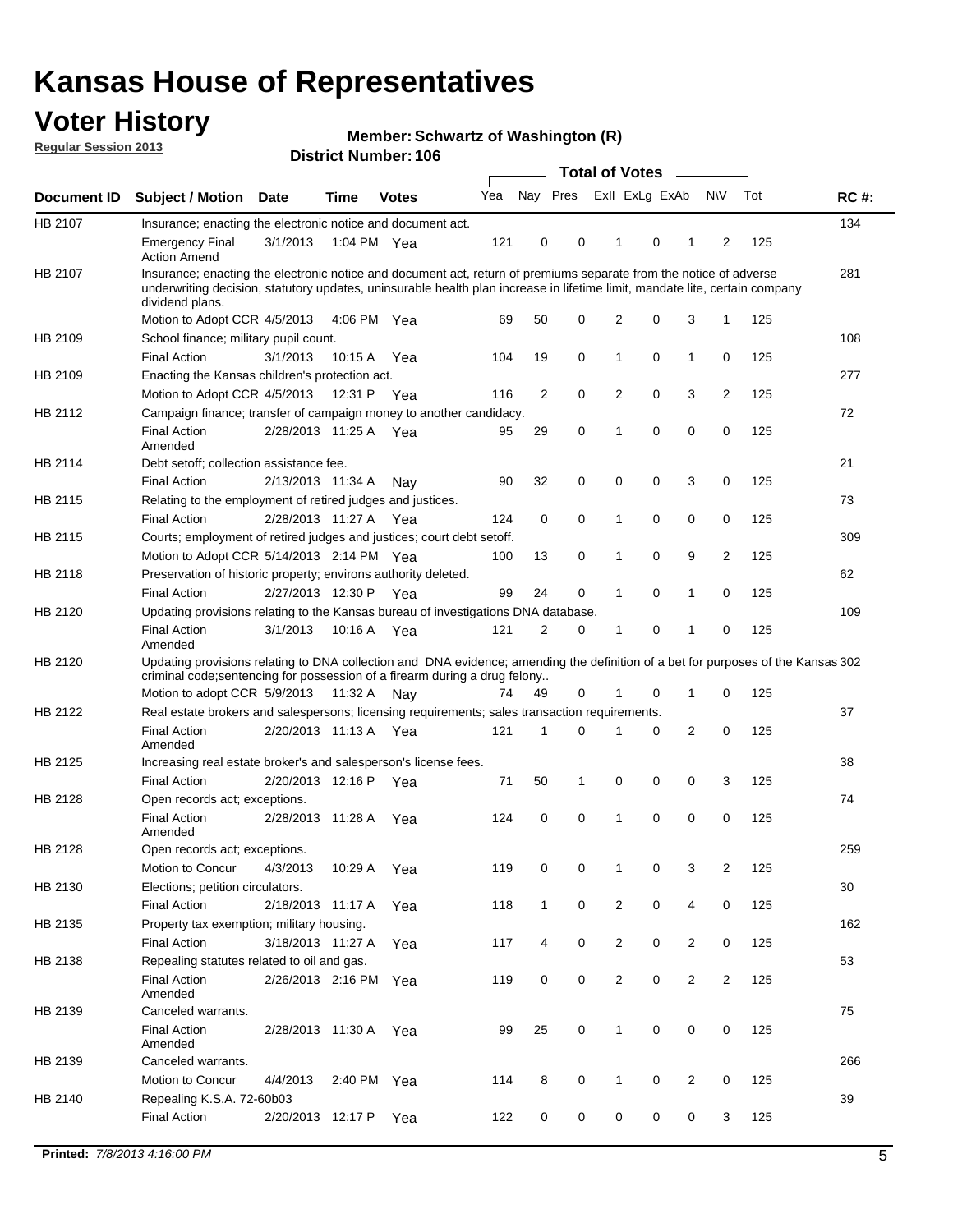## **Voter History**

**Member: Schwartz of Washington (R)** 

**Regular Session 2013**

|             |                                                                                                                                              |          |                       |              |     |                         | <b>Total of Votes</b> |              |   | $\sim$   |     |     |             |
|-------------|----------------------------------------------------------------------------------------------------------------------------------------------|----------|-----------------------|--------------|-----|-------------------------|-----------------------|--------------|---|----------|-----|-----|-------------|
| Document ID | <b>Subject / Motion Date</b>                                                                                                                 |          | Time                  | <b>Votes</b> | Yea | Nay Pres Exll ExLg ExAb |                       |              |   |          | N\V | Tot | <b>RC#:</b> |
| HB 2141     | Repealer; elections process for certain unified school districts.                                                                            |          |                       |              |     |                         |                       |              |   |          |     |     | 24          |
|             | <b>Final Action</b>                                                                                                                          |          | 2/14/2013 11:23 A     | Yea          | 123 | 0                       | 0                     | 0            | 0 | 1        | 1   | 125 |             |
| HB 2142     | Certain educational statutes concerning USD land transfers and higher education loan and grant programs.                                     |          |                       |              |     |                         |                       |              |   |          |     |     | 40          |
|             | <b>Final Action</b>                                                                                                                          |          | 2/20/2013 12:19 P     | Yea          | 122 | 0                       | 0                     | 0            | 0 | 0        | 3   | 125 |             |
| HB 2143     | Repealing outdated provisions relating to the purchase of certain real estate by the department of corrections.                              |          |                       |              |     |                         |                       |              |   |          |     |     | 34          |
|             | <b>Final Action</b>                                                                                                                          |          | 2/20/2013 11:09 A     | Yea          | 122 | 0                       | 0                     |              | 0 | 2        | 0   | 125 |             |
| HB 2144     | Repealing unnecessary statutes relating to juveniles.                                                                                        |          |                       |              |     |                         |                       |              |   |          |     |     | 76          |
|             | <b>Final Action</b>                                                                                                                          |          | 2/28/2013 11:32 A Yea |              | 124 | 0                       | 0                     |              | 0 | 0        | 0   | 125 |             |
| HB 2145     | Repealing K.S.A. 75-5028; concerning the sale of real estate by the secretary of transportation.                                             |          |                       |              |     |                         |                       |              |   |          |     |     | 35          |
|             | <b>Final Action</b>                                                                                                                          |          | 2/20/2013 11:11 A Yea |              | 122 | 0                       | 0                     |              | 0 | 2        | 0   | 125 |             |
| HB 2146     | Repealing the cancer drug repository program K.S.A. 2012 Supp. 65-1664 through 65-1667 and amending K.S.A. 2012 Supp. 77<br>65-1636.         |          |                       |              |     |                         |                       |              |   |          |     |     |             |
|             | <b>Final Action</b>                                                                                                                          |          | 2/28/2013 11:33 A     | Yea          | 124 | 0                       | 0                     |              | 0 | 0        | 0   | 125 |             |
| HB 2147     | Repealer; use of metric system on certain road signs and markers, moving of heavy vehicles on bridges or culverts, interstate 94<br>bridges. |          |                       |              |     |                         |                       |              |   |          |     |     |             |
|             | <b>Final Action</b>                                                                                                                          | 3/1/2013 |                       | 9:52 AM Yea  | 123 | 0                       | 0                     | 1            | 0 | 1        | 0   | 125 |             |
| HB 2148     | Repealers; postsecondary education scholarship provisions.                                                                                   |          |                       |              |     |                         |                       |              |   |          |     |     | 41          |
|             | <b>Final Action</b>                                                                                                                          |          | 2/20/2013 12:21 P Yea |              | 106 | 16                      | 0                     | 0            | 0 | 0        | 3   | 125 |             |
| HB 2149     | Repealers; postsecondary education student loans and tuition grants.                                                                         |          |                       |              |     |                         |                       |              |   |          |     |     | 42          |
|             | <b>Final Action</b>                                                                                                                          |          | 2/20/2013 12:22 P     | Yea          | 108 | 14                      | 0                     | 0            | 0 | $\Omega$ | 3   | 125 |             |
| HB 2149     | Repealing a \$500,000 transfer from highway patrol training center fund to the state general fund.                                           |          |                       |              |     |                         |                       |              |   |          |     |     | 314         |
|             | Motion to Concur                                                                                                                             |          | 5/23/2013 10:22 A Yea |              | 113 | 0                       | 0                     |              | 0 | 8        | 3   | 125 |             |
| HB 2150     | Repealers; workforce development loan program act.                                                                                           |          |                       |              |     |                         |                       |              |   |          |     |     | 78          |
|             | <b>Final Action</b>                                                                                                                          |          | 2/28/2013 11:34 A Yea |              | 94  | 30                      | 0                     | 1            | 0 | 0        | 0   | 125 |             |
| HB 2150     | Senate Substitute for HB 2150 by Committee on Commerce--Concerning the Kansas employment first oversight commission.                         |          |                       |              |     |                         |                       |              |   |          |     |     | 267         |
|             | Motion to Concur                                                                                                                             | 4/4/2013 |                       | 2:44 PM Yea  | 110 | 12                      | 0                     | 1            | 0 | 2        | 0   | 125 |             |
| HB 2151     | Repealers; report on medically underserved areas of the state.                                                                               |          |                       |              |     |                         |                       |              |   |          |     |     | 63          |
|             | <b>Final Action</b>                                                                                                                          |          | 2/27/2013 12:31 P     | Yea          | 123 | 0                       | 0                     | 1            | 0 | 1        | 0   | 125 |             |
| HB 2152     | Repealer: uniform land sales practices act.                                                                                                  |          |                       |              |     |                         |                       |              |   |          |     |     | 36          |
|             | <b>Final Action</b>                                                                                                                          |          | 2/20/2013 11:12 A     | Yea          | 122 | 0                       | 0                     | 1            | 0 | 2        | 0   | 125 |             |
| HB 2153     | Unused medications act; dontating entities.                                                                                                  |          |                       |              |     |                         |                       |              |   |          |     |     | 64          |
|             | <b>Final Action</b><br>Amended                                                                                                               |          | 2/27/2013 12:33 P     | Yea          | 123 | 0                       | 0                     | 1            | 0 | 1        | 0   | 125 |             |
| HB 2154     | Senate Substitute for HB 2154 by Committee on Public Health and Welfare--Cosmetology; relating to licensure and renewal of 31                |          |                       |              |     |                         |                       |              |   |          |     |     |             |
|             | persons, salons and clinics.                                                                                                                 |          |                       |              |     |                         |                       |              |   |          |     |     |             |
|             | <b>Final Action</b><br>Amended                                                                                                               |          | 2/18/2013 11:19 A     | Yea          | 119 | 0                       | 0                     | 2            | 0 | 4        | 0   | 125 |             |
| HB 2155     | Cosmetology; relating to licensure and renewal.                                                                                              |          |                       |              |     |                         |                       |              |   |          |     |     | 32          |
|             | <b>Final Action</b><br>Amended                                                                                                               |          | 2/18/2013 11:21 A Yea |              | 119 | 0                       | 0                     | 2            | 0 | 4        | 0   | 125 |             |
| HB 2156     | Repealers; school finance; area vocational school fund; local effort as applied to U.S.D. No. 450                                            |          |                       |              |     |                         |                       |              |   |          |     |     | 43          |
|             | <b>Final Action</b>                                                                                                                          |          | 2/20/2013 12:23 P     | Yea          | 122 | 0                       | $\Omega$              | 0            | 0 | 0        | 3   | 125 |             |
| HB 2160     | Quality care assessment on skilled nursing care facilities.                                                                                  |          |                       |              |     |                         |                       |              |   |          |     |     | 144         |
|             | <b>Final Action</b>                                                                                                                          | 3/7/2013 |                       | 12:13 P Yea  | 100 | 21                      | 0                     | 1            | 0 | 3        | 0   | 125 |             |
| HB 2162     | Prohibition on use of state appropriated moneys to lobby relating to gun control at federal, state and local ogvernment level.               |          |                       |              |     |                         |                       |              |   |          |     |     | 79          |
|             | <b>Final Action</b><br>Amended                                                                                                               |          | 2/28/2013 11:36 A Yea |              | 120 | 4                       | 0                     | 1            | 0 | 0        | 0   | 125 |             |
| HB 2162     | Prohibition on use of state appropriated moneys to lobby at federal, state and local government levels relating to gun control.              |          |                       |              |     |                         |                       |              |   |          |     |     | 312         |
|             | Motion to adopt CCR 5/21/2013 2:52 PM ExAb                                                                                                   |          |                       |              | 83  | 28                      | 0                     | 1            | 0 | 13       | 0   | 125 |             |
| HB 2163     | Relating to garnishment proceedings.                                                                                                         |          |                       |              |     |                         |                       |              |   |          |     |     | 80          |
|             | <b>Final Action</b>                                                                                                                          |          | 2/28/2013 11:37 A     | Yea          | 124 | 0                       | 0                     | $\mathbf{1}$ | 0 | 0        | 0   | 125 |             |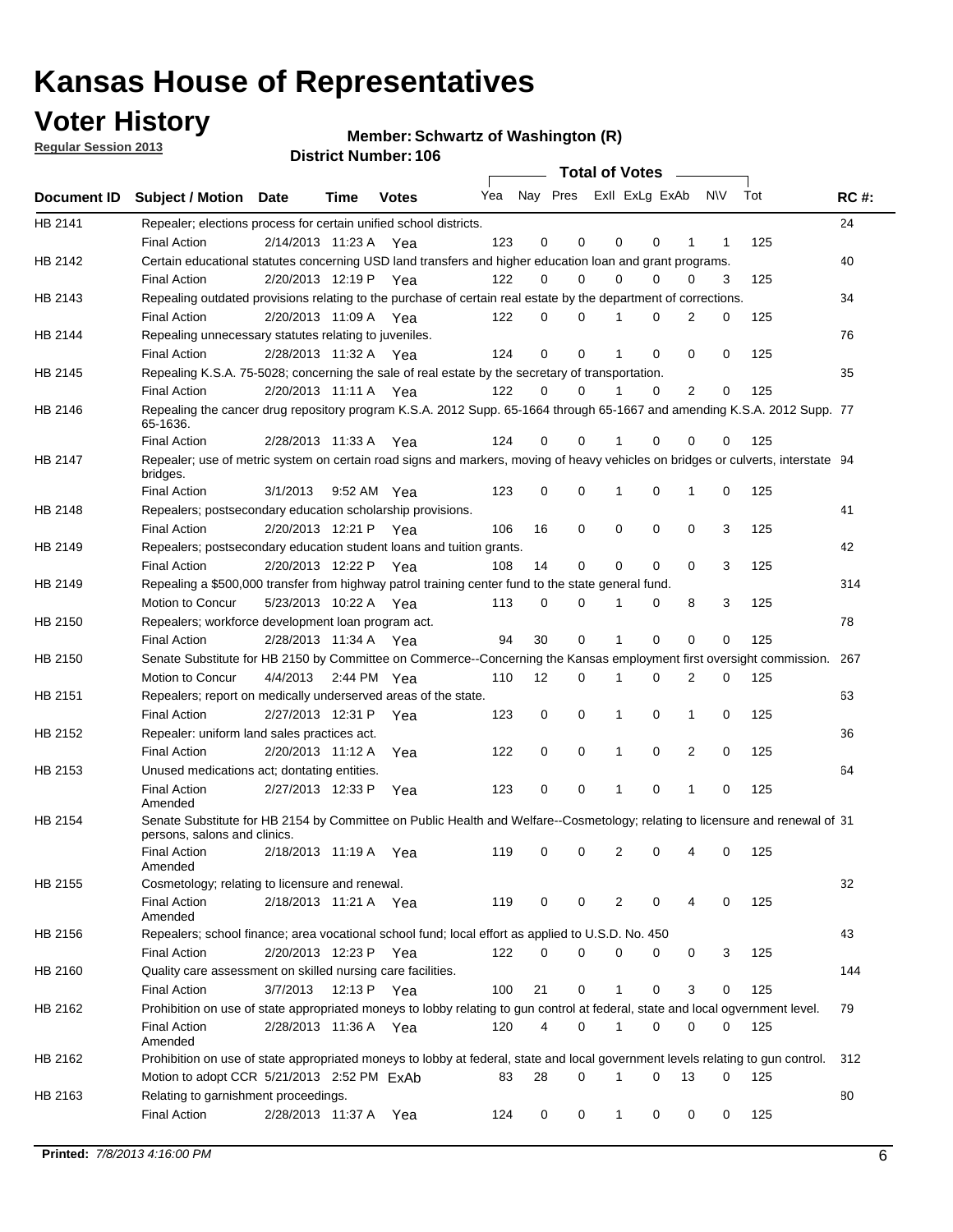## **Voter History**

**Regular Session 2013**

#### **Member: Schwartz of Washington (R)**

|                    |                                                                                                                                                                                                                                    |                       |             | <b>DISTRICT MAILINGL. 100</b> |     |              |   | Total of Votes = |          |                |              |     |             |
|--------------------|------------------------------------------------------------------------------------------------------------------------------------------------------------------------------------------------------------------------------------|-----------------------|-------------|-------------------------------|-----|--------------|---|------------------|----------|----------------|--------------|-----|-------------|
| <b>Document ID</b> | <b>Subject / Motion Date</b>                                                                                                                                                                                                       |                       | Time        | <b>Votes</b>                  | Yea | Nay Pres     |   | Exll ExLg ExAb   |          |                | <b>NV</b>    | Tot | <b>RC#:</b> |
| HB 2164            | Relating to jurors; information disqualifying prospective juror from jury service.                                                                                                                                                 |                       |             |                               |     |              |   |                  |          |                |              |     | 47          |
|                    | <b>Final Action</b><br>Amended                                                                                                                                                                                                     | 2/25/2013 12:12 P     |             | Nav                           | 75  | 45           | 0 | 0                | 0        | 0              | 5            | 125 |             |
| HB 2164            | Juries and grand juries.                                                                                                                                                                                                           |                       |             |                               |     |              |   |                  |          |                |              |     | 284         |
|                    | Motion to Adopt CCR 4/5/2013                                                                                                                                                                                                       |                       |             | 5:53 PM Yea                   | 92  | 28           | 0 | 2                | 0        | 2              | $\mathbf 1$  | 125 |             |
| HB 2166            | Sub HB 2166 by Committee on Judiciary -- Relating to the medical assistance recovery program.                                                                                                                                      |                       |             |                               |     |              |   |                  |          |                |              |     | 165         |
|                    | Final Action Sub Bill 3/19/2013 10:34 A Yea<br>Amended                                                                                                                                                                             |                       |             |                               | 112 | 11           | 0 | 1                | 0        | 1              | 0            | 125 |             |
| HB 2167            | Establishing Native American legislative day at the capitol.                                                                                                                                                                       |                       |             |                               |     |              |   |                  |          |                |              |     | 54          |
|                    | <b>Final Action</b>                                                                                                                                                                                                                | 2/26/2013 2:17 PM Yea |             |                               | 119 | 0            | 0 | 2                | 0        | 2              | 2            | 125 |             |
| HB 2167            | Senate Substitute for HB 2167 by Committee on Federal and State Affairs -- Concerning fireworks; regulations thereof.                                                                                                              |                       |             |                               |     |              |   |                  |          |                |              |     | 261         |
|                    | Motion to Concur                                                                                                                                                                                                                   | 4/4/2013              | 11:11 A Yea |                               | 100 | 23           | 0 | 1                | 0        | 1              | 0            | 125 |             |
| HB 2169            | Allowing for proceedings to determine final disposition of prisoner's pending probation revocations.                                                                                                                               |                       |             |                               |     |              |   |                  |          |                |              |     | 49          |
|                    | <b>Final Action</b>                                                                                                                                                                                                                | 2/26/2013 2:10 PM Yea |             |                               | 119 | 0            | 0 | 0                | 0        | 0              | 6            | 125 |             |
| HB 2170            | Concerning sentencing dispositions, probation and postrelease supervision.                                                                                                                                                         |                       |             |                               |     |              |   |                  |          |                |              |     | 110         |
|                    | <b>Final Action</b><br>Amended                                                                                                                                                                                                     | 3/1/2013              |             | 10:23 A Nay                   | 79  | 44           | 0 | 1                | 0        | 1              | 0            | 125 |             |
| HB 2170            | Concerning sentencing dispositions, probation and postrelease supervision.                                                                                                                                                         |                       |             |                               |     |              |   |                  |          |                |              |     | 256         |
|                    | Motion to Concur                                                                                                                                                                                                                   | 4/1/2013              | 10:54 A     | Nav                           | 75  | 44           | 0 | $\mathbf 1$      | 0        | $\overline{2}$ | 3            | 125 |             |
| HB 2172            | Cemeteries; cemetery corporations and cemetery merchandise.                                                                                                                                                                        |                       |             |                               |     |              |   |                  |          |                |              |     | 81          |
|                    | <b>Final Action</b><br>Amended                                                                                                                                                                                                     | 2/28/2013 11:38 A     |             | Yea                           | 124 | 0            | 0 | 1                | $\Omega$ | 0              | 0            | 125 |             |
| HB 2176            | The Eisenhower foundation license plate.                                                                                                                                                                                           |                       |             |                               |     |              |   |                  |          |                |              |     | 57          |
|                    | <b>Final Action</b>                                                                                                                                                                                                                | 2/27/2013 12:11 P     |             | Nay                           | 112 | 11           | 0 | 0                | 0        | 1              | 1            | 125 |             |
| <b>HB 2177</b>     | Relating to motor carriers; concerning safety rules and regulations; certificates of convenience and necessity; transportation of 55<br>certain materials.                                                                         |                       |             |                               |     |              |   |                  |          |                |              |     |             |
|                    | <b>Final Action</b><br>Amended                                                                                                                                                                                                     | 2/26/2013 2:18 PM Yea |             |                               | 119 | 0            | 0 | $\overline{2}$   | 0        | 2              | 2            | 125 |             |
| HB 2179            | Amending the secretary of labor's role of taking assignment of wage claims.                                                                                                                                                        |                       |             |                               |     |              |   |                  |          |                |              |     | 111         |
|                    | <b>Final Action</b><br>Amended                                                                                                                                                                                                     | 3/1/2013              |             | 10:24 A Yea                   | 87  | 36           | 0 | 1                | $\Omega$ | 1              | 0            | 125 |             |
| HB 2181            | Authorizing licensing bodies to accept certain online distance education courses towards licensure for military service member 55<br>applicants                                                                                    |                       |             |                               |     |              |   |                  |          |                |              |     |             |
|                    | <b>Final Action</b>                                                                                                                                                                                                                | 2/27/2013 12:34 P     |             | Yea                           | 123 | 0            | 0 | 1                | 0        | 1              | 0            | 125 |             |
| HB 2182            | Relating to grand juries.                                                                                                                                                                                                          |                       |             |                               |     |              |   |                  |          |                |              |     | 152         |
|                    | <b>Final Action</b><br>Amended                                                                                                                                                                                                     | 3/13/2013 11:20 A     |             | Yea                           | 100 | 24           | 0 | $\mathbf 0$      | 0        | 1              | 0            | 125 |             |
| HB 2183            | Substitute HB 2183 by Committee on Health and Human Services - - designation and control of infectious and contagious<br>diseases.                                                                                                 |                       |             |                               |     |              |   |                  |          |                |              |     | 112         |
|                    | Final Action Sub Bill 3/1/2013<br>Amended                                                                                                                                                                                          |                       | 10:26 A     | Yea                           | 122 | $\mathbf{1}$ | 0 | $\mathbf{1}$     | 0        | 1              | 0            | 125 |             |
| HB 2183            | Substitute HB 2183 by Committee on Health and Human Services -- department of health and environment statutory duties<br>and functions, infectious and contagious diseases, laboratory services, health information technology and |                       |             |                               |     |              |   |                  |          |                |              |     | 297         |
|                    | Motion to Adopt CCR 4/5/2013                                                                                                                                                                                                       |                       |             | 9:37 PM Yea                   | 120 | 0            | 0 | 2                | 0        | 2              | $\mathbf{1}$ | 125 |             |
| HB 2185            | Consolidation of citites and counties; dual majority vote.                                                                                                                                                                         |                       |             |                               |     |              |   |                  |          |                |              |     | 113         |
|                    | <b>Final Action</b><br>Amended                                                                                                                                                                                                     | 3/1/2013              |             | 10:27 A Yea                   | 119 | 4            | 0 | 1                | 0        | 1              | 0            | 125 |             |
| HB 2193            | Public facilities; accessiblity standards for disabled persons.                                                                                                                                                                    |                       |             |                               |     |              |   |                  |          |                |              |     | 145         |
|                    | Final Action                                                                                                                                                                                                                       | 3/7/2013              |             | 12:14 P Yea                   | 121 | 0            | 0 | 1                | 0        | 3              | 0            | 125 |             |
| HB 2195            | Claims against the state; 2012 Joint Committee recommendations.                                                                                                                                                                    |                       |             |                               |     |              |   |                  |          |                |              |     | 146         |
|                    | Final Action<br>Amended                                                                                                                                                                                                            | 3/7/2013              |             | 12:16 P Yea                   | 110 | 10           | 0 | $\mathbf{1}$     | 0        | 3              | 1            | 125 |             |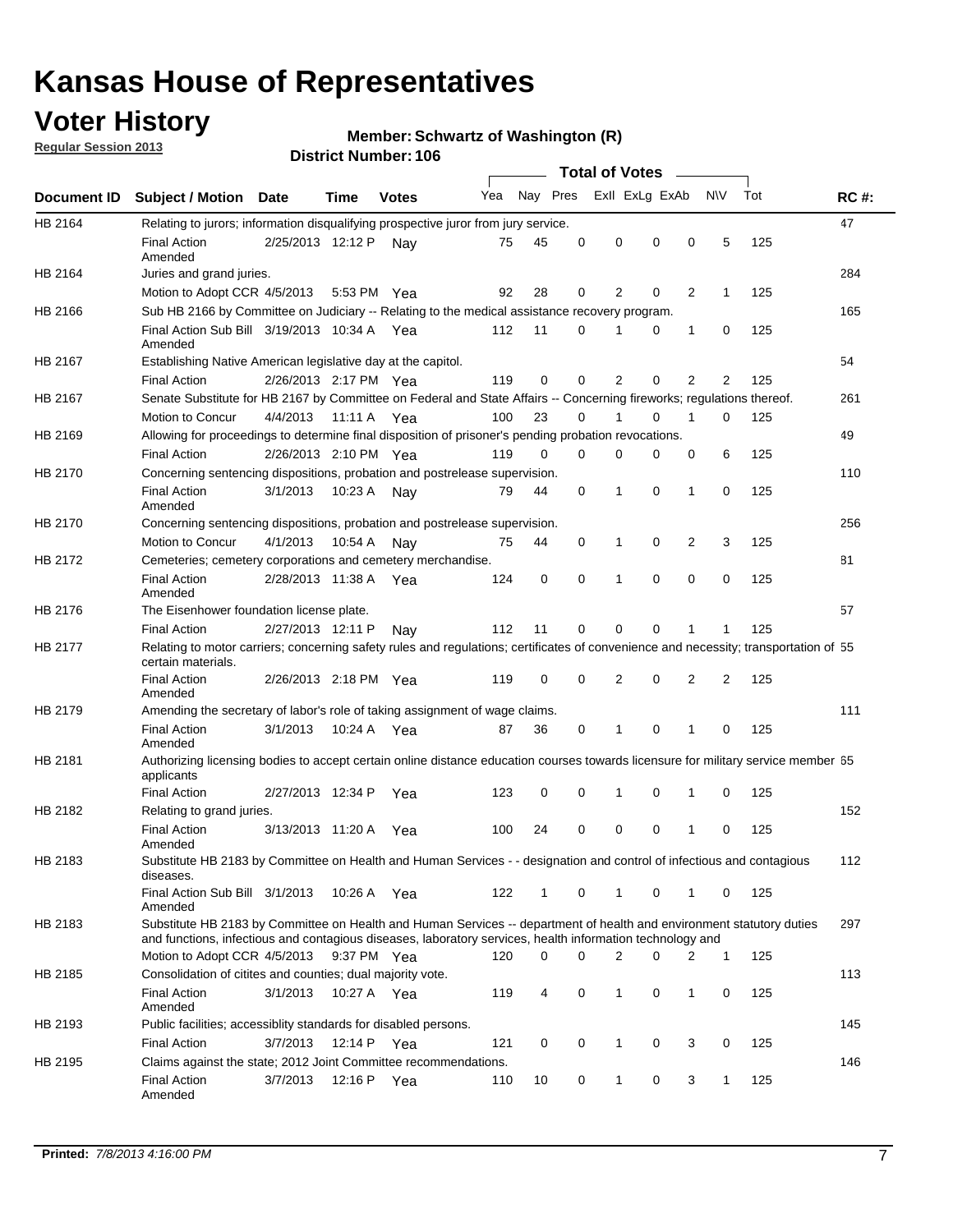## **Voter History**

**Member: Schwartz of Washington (R)** 

**Regular Session 2013**

|             |                                                                                                                                                                                                                |                       |             |              |     |             |          | <b>Total of Votes</b> |   |                |              |     |             |
|-------------|----------------------------------------------------------------------------------------------------------------------------------------------------------------------------------------------------------------|-----------------------|-------------|--------------|-----|-------------|----------|-----------------------|---|----------------|--------------|-----|-------------|
| Document ID | <b>Subject / Motion Date</b>                                                                                                                                                                                   |                       | Time        | <b>Votes</b> | Yea | Nay Pres    |          | Exll ExLg ExAb        |   |                | <b>NV</b>    | Tot | <b>RC#:</b> |
| HB 2197     | Kansas state high school activities association; membership of board of directors and executive board.                                                                                                         |                       |             |              |     |             |          |                       |   |                |              |     | 249         |
|             | <b>Emergency Final</b><br><b>Action Amend</b>                                                                                                                                                                  | 3/26/2013 8:46 PM Nay |             |              | 69  | 53          | 0        |                       | 0 | 2              | 0            | 125 |             |
| HB 2199     | Second amendment protection act.                                                                                                                                                                               |                       |             |              |     |             |          |                       |   |                |              |     | 157         |
|             | <b>Final Action</b><br>Amended                                                                                                                                                                                 | 3/14/2013 11:34 A     |             | Yea          | 94  | 29          | 0        | 0                     | 0 | 2              | 0            | 125 |             |
| HB 2199     | Senate Substitute for HB 2199 by Committee on Federal and State Affairs--Secretary of Administration; successor; diretor of<br>accounts and reports; certain rules and regulations; Kansas liquor control act. |                       |             |              |     |             |          |                       |   |                |              |     | 313         |
|             | Motion to adopt CCR 5/22/2013 2:17 PM Yea                                                                                                                                                                      |                       |             |              | 89  | 23          | 0        | 1                     | 0 | 12             | 0            | 125 |             |
| HB 2200     | Executive chief information technology officer; office of information tehcnology services.                                                                                                                     |                       |             |              |     |             |          |                       |   |                |              |     | 114         |
|             | <b>Final Action</b><br>Amended                                                                                                                                                                                 | 3/1/2013              | 10:28 A     | Yea          | 121 | 2           | 0        | 1                     | 0 | 1              | 0            | 125 |             |
| HB 2201     | Telecommunications; regulation by the state corporation commission and distributions from the Kansas universal service<br>fund.                                                                                |                       |             |              |     |             |          |                       |   |                |              |     | 33          |
|             | <b>Final Action</b><br>Amended                                                                                                                                                                                 | 2/18/2013 11:24 A     |             | Yea          | 118 | 1           | 0        | 2                     | 0 | 4              | 0            | 125 |             |
| HB 2201     | Telecommunications; regulation by the state corporation commission and distributions from the Kansas universal service<br>fund.                                                                                |                       |             |              |     |             |          |                       |   |                |              |     | 278         |
|             | Motion to Adopt CCR 4/5/2013                                                                                                                                                                                   |                       | 12:57 P     | Nav          | 99  | 20          | 0        | 2                     | 0 | 3              | $\mathbf{1}$ | 125 |             |
| HB 2202     | Providing automatic relief from certain motor carrier restrictions upon the governor's declaration of emergency.                                                                                               |                       |             |              |     |             |          |                       |   |                |              |     | 44          |
|             | <b>Final Action</b><br>Amended                                                                                                                                                                                 | 2/20/2013 12:25 P     |             | Yea          | 122 | 0           | 0        | 0                     | 0 | 0              | 3            | 125 |             |
| HB 2203     | Relating to exercise of religion.                                                                                                                                                                              |                       |             |              |     |             |          |                       |   |                |              |     | 115         |
|             | <b>Final Action</b><br>Amended                                                                                                                                                                                 | 3/1/2013              | 10:31 A     | Yea          | 109 | 14          | 0        | 1                     | 0 | 1              | 0            | 125 |             |
| HB 2203     | Relating to exercise of religion.                                                                                                                                                                              |                       |             |              |     |             |          |                       |   |                |              |     | 200         |
|             | Motion to Concur                                                                                                                                                                                               | 3/25/2013 9:41 AM     |             | Yea          | 109 | 12          | 0        | 2                     | 0 | 2              | 0            | 125 |             |
| HB 2204     | Relating to redemption of real property.                                                                                                                                                                       |                       |             |              |     |             |          |                       |   |                |              |     | 116         |
|             | <b>Final Action</b><br>Amended                                                                                                                                                                                 | 3/1/2013              | 10:32 A     | Yea          | 123 | $\mathbf 0$ | 0        | 1                     | 0 | $\mathbf{1}$   | 0            | 125 |             |
| HB 2204     | Extending the judicial branch surcharge for two years.                                                                                                                                                         |                       |             |              |     |             |          |                       |   |                |              |     | 308         |
|             | Motion to adopt CCR 5/13/2013 10:38 A Yea                                                                                                                                                                      |                       |             |              | 121 | 1           | 0        | 0                     | 0 | 3              | 0            | 125 |             |
| HB 2205     | Adoption hearings; time and waiver of notice.                                                                                                                                                                  |                       |             |              |     |             |          |                       |   |                |              |     | 117         |
|             | <b>Final Action</b><br>Amended                                                                                                                                                                                 | 3/1/2013              | 10:33 A Yea |              | 123 | 0           | 0        | 1                     | 0 | 1              | 0            | 125 |             |
| HB 2207     | Substitute HB 2207 by Committee on Agriculture and Natural Resources--Amending provisions relating to the regulation and<br>certification of animal feeding facilities.                                        |                       |             |              |     |             |          |                       |   |                |              |     | 56          |
|             | Final Action Sub Bill 2/26/2013 2:20 PM Yea                                                                                                                                                                    |                       |             |              | 119 | 0           | 0        | 2                     | 0 | $\overline{2}$ | 2            | 125 |             |
| HB 2207     | Substitute HB 2207 by Committee on Agriculture and Natural Resources--Amending provisions relating to the regulation and 257<br>certification of animal feeding facilities.                                    |                       |             |              |     |             |          |                       |   |                |              |     |             |
|             | Motion to Concur                                                                                                                                                                                               | 4/1/2013              | 2:23 PM Yea |              | 119 | 0           | 0        | 1                     | 0 | 3              | 2            | 125 |             |
| HB 2209     | Amendments to the Kansas offender registration act.                                                                                                                                                            |                       |             |              |     |             |          |                       |   |                |              |     | 66          |
|             | <b>Final Action</b><br>Amended                                                                                                                                                                                 | 2/27/2013 12:35 P Yea |             |              | 123 | 0           | 0        | $\mathbf{1}$          | 0 | $\mathbf{1}$   | 0            | 125 |             |
| HB 2210     | Elections; change of party affiliation.                                                                                                                                                                        |                       |             |              |     |             |          |                       |   |                |              |     | 132         |
|             | <b>Emergency Final</b><br><b>Action Amend</b>                                                                                                                                                                  | 3/1/2013              | 1:02 PM Yea |              | 72  | 49          | 0        |                       | 0 | 1              | 2            | 125 |             |
| HB 2212     | Concerning the requirements to receiving a service grant through the veterans claims assistance program.                                                                                                       |                       |             |              |     |             |          |                       |   |                |              |     | 118         |
|             | <b>Final Action</b>                                                                                                                                                                                            | 3/1/2013              |             | 10:34 A Yea  | 123 | 0           | 0        | $\mathbf{1}$          | 0 | 1              | 0            | 125 |             |
| HB 2213     | Member elections and retirement benefit determinations and one-time payments under KPERS act of 2015.                                                                                                          |                       |             |              |     |             |          |                       |   |                |              |     | 27          |
|             | <b>Final Action</b><br>Amended                                                                                                                                                                                 | 2/15/2013 11:19 A Yea |             |              | 115 | 0           | 0        | 2                     | 2 | 3              | 3            | 125 |             |
| HB 2213     | Member elections and retirement benefit determinations and one-time payments under KPERS act of 2015.                                                                                                          |                       |             |              |     |             |          |                       |   |                |              |     | 311         |
|             | Motion to adopt CCR 5/20/2013 2:11 PM ExAb                                                                                                                                                                     |                       |             |              | 104 | $\Omega$    | $\Omega$ | 1                     | 0 | 16             | 4            | 125 |             |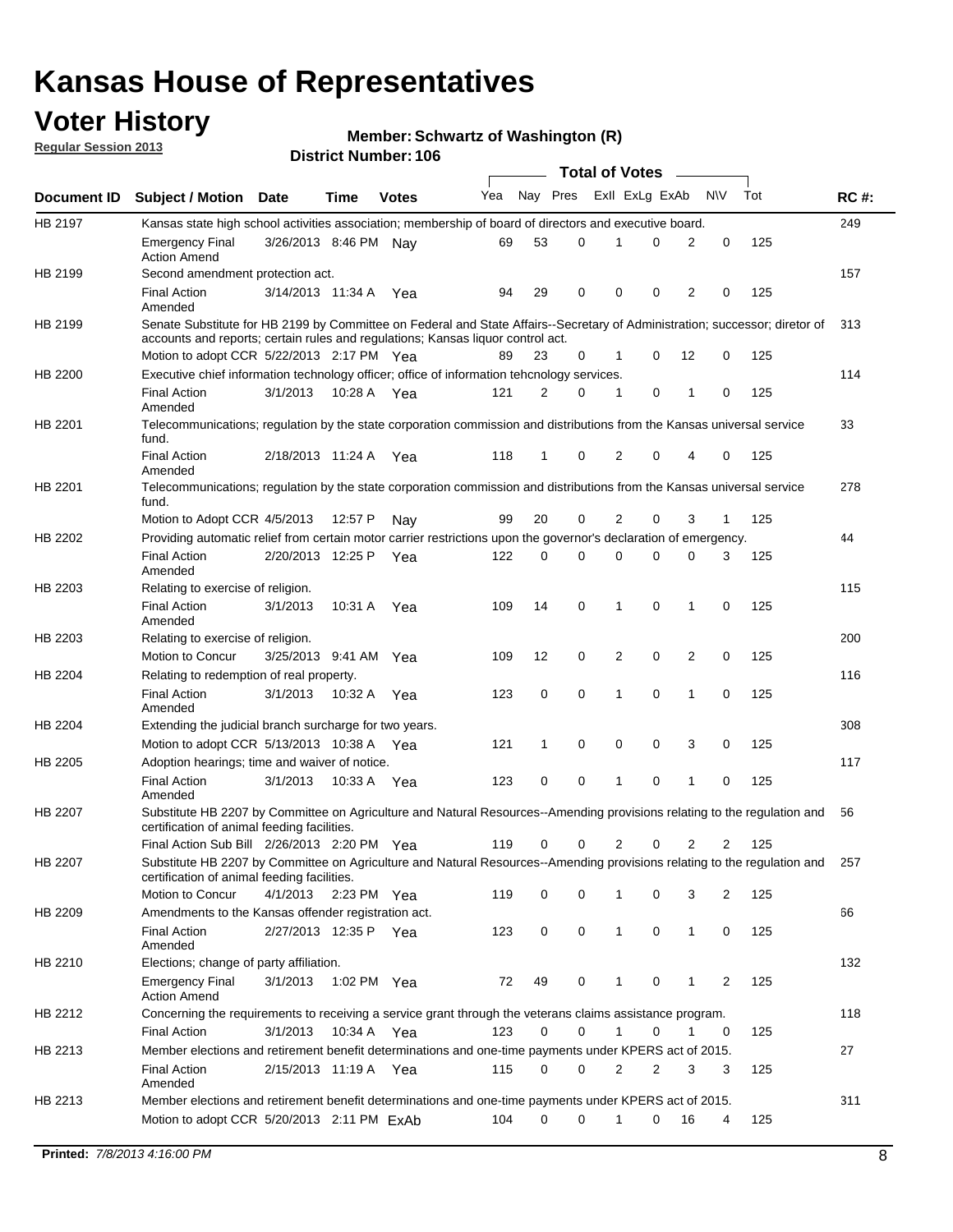## **Voter History**

**Member: Schwartz of Washington (R)** 

**Regular Session 2013**

|                |                                                                                                                                                                                                       |                       |             | <b>DISTRICT MAILINGL. 100</b> |     |                |          | Total of Votes – |    |           |     |             |
|----------------|-------------------------------------------------------------------------------------------------------------------------------------------------------------------------------------------------------|-----------------------|-------------|-------------------------------|-----|----------------|----------|------------------|----|-----------|-----|-------------|
| Document ID    | <b>Subject / Motion Date</b>                                                                                                                                                                          |                       | <b>Time</b> | <b>Votes</b>                  | Yea |                | Nay Pres | Exll ExLg ExAb   |    | <b>NV</b> | Tot | <b>RC#:</b> |
| HB 2216        | Repealing certain joint committees and amending related statutes; amending the joint committees on special claims against<br>the state.                                                               |                       |             |                               |     |                |          |                  |    |           |     | 119         |
|                | <b>Final Action</b><br>Amended                                                                                                                                                                        | 3/1/2013              | 10:36 A     | Yea                           | 91  | 32             | 0        | 0<br>1           | 1  | 0         | 125 |             |
| HB 2216        | Repealing certain joint committees and amending related statutes; amending the joint committees on special claims against<br>the state.                                                               |                       |             |                               |     |                |          |                  |    |           |     | 323         |
|                | Motion to adopt CCR 6/2/2013                                                                                                                                                                          |                       | 12:18 A     | Yea                           | 81  | 28             | 0        | 0<br>1           | 6  | 9         | 125 |             |
| HB 2217        | Creating the crime of female genital mutilation and setting the penalty.                                                                                                                              |                       |             |                               |     |                |          |                  |    |           |     | 120         |
|                | <b>Final Action</b><br>Amended                                                                                                                                                                        | 3/1/2013              |             | 10:37 A Yea                   | 123 | 0              | 0        | 0<br>1           | 1  | 0         | 125 |             |
| HB 2218        | Driving under the influence of alcohol or drugs; tests; implied consent; administrative hearings.                                                                                                     |                       |             |                               |     |                |          |                  |    |           |     | 82          |
|                | <b>Final Action</b>                                                                                                                                                                                   | 2/28/2013 11:40 A     |             | Yea                           | 124 | 0              | 0        | $\Omega$         | 0  | 0         | 125 |             |
| HB 2218        | Driving under the influence of alcohol or drugs; boating under the influence of alcohol or drugs; tests; implied consent;<br>administrative hearings; aggravated battery DUI.                         |                       |             |                               |     |                |          |                  |    |           |     | 303         |
|                | Motion to adopt CCR 5/9/2013                                                                                                                                                                          |                       | 11:46 A     | Yea                           | 120 | $\overline{2}$ | 0        | 0<br>1           | 1  | 1         | 125 |             |
| HB 2221        | Enacting the equal access act; school employees; professional employees organization.                                                                                                                 |                       |             |                               |     |                |          |                  |    |           |     | 83          |
|                | <b>Final Action</b>                                                                                                                                                                                   | 2/28/2013 11:42 A     |             | Yea                           | 71  | 53             | 0        | 0<br>1           | 0  | 0         | 125 |             |
| HB 2222        | School districts; bullying policies.                                                                                                                                                                  |                       |             |                               |     |                |          |                  |    |           |     | 141         |
|                | <b>Emergency Final</b><br><b>Action Amend</b>                                                                                                                                                         | 3/1/2013              |             | 1:13 PM $Yea$                 | 119 | 1              | 1        | 0<br>1           | 1  | 2         | 125 |             |
| HB 2228        | Decreased employer payments to group insurance reserve fund for KPERS plan of death and long-term disability benefits<br>during fiscal years 2014 and 2015.                                           |                       |             |                               |     |                |          |                  |    |           |     | 28          |
|                | <b>Final Action</b><br>Amended                                                                                                                                                                        | 2/15/2013 11:21 A     |             | Yea                           | 115 | 0              | 0        | 2<br>2           | 3  | 3         | 125 |             |
| HB 2231        | Substitute HB 2231 by Committee on Appropriations - Appropriations for FY 2014, FY 2015, FY 2016, FY 2017 and FY 2018<br>for various state agencies; capital improvement projects.                    |                       |             |                               |     |                |          |                  |    |           |     | 177         |
|                | Final Action Sub Bill 3/20/2013 10:29 A<br>Amended                                                                                                                                                    |                       |             | Nav                           | 68  | 55             | 0        | 0                | 1  | 0         | 125 |             |
| HB 2234        | Contracts between the Kansas turnpike authority and the Kansas department of transportation.                                                                                                          |                       |             |                               |     |                |          |                  |    |           |     | 151         |
|                | <b>Final Action</b><br>Amended                                                                                                                                                                        | 3/11/2013 11:16 A Yea |             |                               | 81  | 41             | 0        | $\Omega$<br>1    | 2  | 0         | 125 |             |
| HB 2234        | Naming the secretary of transportation as the director of operations of the Kansas turnpike authority; pertaining to certain<br>contracts between the authority and the department of transportation. |                       |             |                               |     |                |          |                  |    |           |     | 299         |
|                | Motion to Adopt CCR 4/5/2013                                                                                                                                                                          |                       | 10:12 P     | Yea                           | 76  | 44             | 0        | 2<br>0           | 2  | 1         | 125 |             |
| <b>HB 2244</b> | Taxation of watercraft.<br><b>Emergency Final</b>                                                                                                                                                     | 3/26/2013 8:49 PM Yea |             |                               | 107 | 15             | 0        | 0<br>1           | 2  | 0         | 125 | 250         |
|                | <b>Action Amend</b>                                                                                                                                                                                   |                       |             |                               |     |                |          |                  |    |           |     |             |
| HB 2249        | City annexation of fire district land; double taxation; refund.                                                                                                                                       |                       |             |                               |     |                |          |                  |    |           |     | 121         |
|                | Final Action 3/1/2013 10:39 A Yea<br>Amended                                                                                                                                                          |                       |             |                               | 101 | 22             | 0        | $\mathbf 0$      |    |           | 125 |             |
| HB 2249        | Certain property issues; fire districts; historic preservation; solid waste.                                                                                                                          |                       |             |                               |     |                |          |                  |    |           |     | 310         |
|                | Motion to Adopt CCR 5/17/2013 10:25 A Yea                                                                                                                                                             |                       |             |                               | 92  | 18             | 0        | 0<br>1           | 14 | 0         | 125 |             |
| HB 2252        | Eliminating the statute of limitations for prosecutions of rape and aggravated criminal sodomy.                                                                                                       |                       |             |                               |     |                |          |                  |    |           |     | 122         |
|                | <b>Final Action</b><br>Amended                                                                                                                                                                        | 3/1/2013              |             | 10:40 A Yea                   | 123 | 0              | 0        | 0                | 1  | 0         | 125 |             |
| HB 2253        | Abortion; prohibiting funding for abortion services; amending late-term abortion and woman's- right-to-know statutes.                                                                                 |                       |             |                               |     |                |          |                  |    |           |     | 178         |
|                | <b>Final Action</b><br>Amended                                                                                                                                                                        | 3/20/2013 10:31 A Yea |             |                               | 92  | 31             | 0        | 1<br>0           | 1  | 0         | 125 |             |
| HB 2253        | Abortion; prohibiting funding for abortion services; amending late-term abortion and woman's- right-to-know statutes.                                                                                 |                       |             |                               |     |                |          |                  |    |           |     | 301         |
|                | Motion to Adopt CCR 4/5/2013                                                                                                                                                                          |                       |             | 10:34 P Yea                   | 90  | 30             | 0        | 2<br>0           | 2  | 1         | 125 |             |
| HB 2255        | Economic development; investments in telecommunications machinery and equipment.                                                                                                                      |                       |             |                               |     |                |          |                  |    |           |     | 142         |
|                | EFA Sub Bill<br>Amended                                                                                                                                                                               | 3/1/2013              |             | 1:15 PM Yea                   | 116 | 5              | 0        | 0<br>1           | 1  | 2         | 125 |             |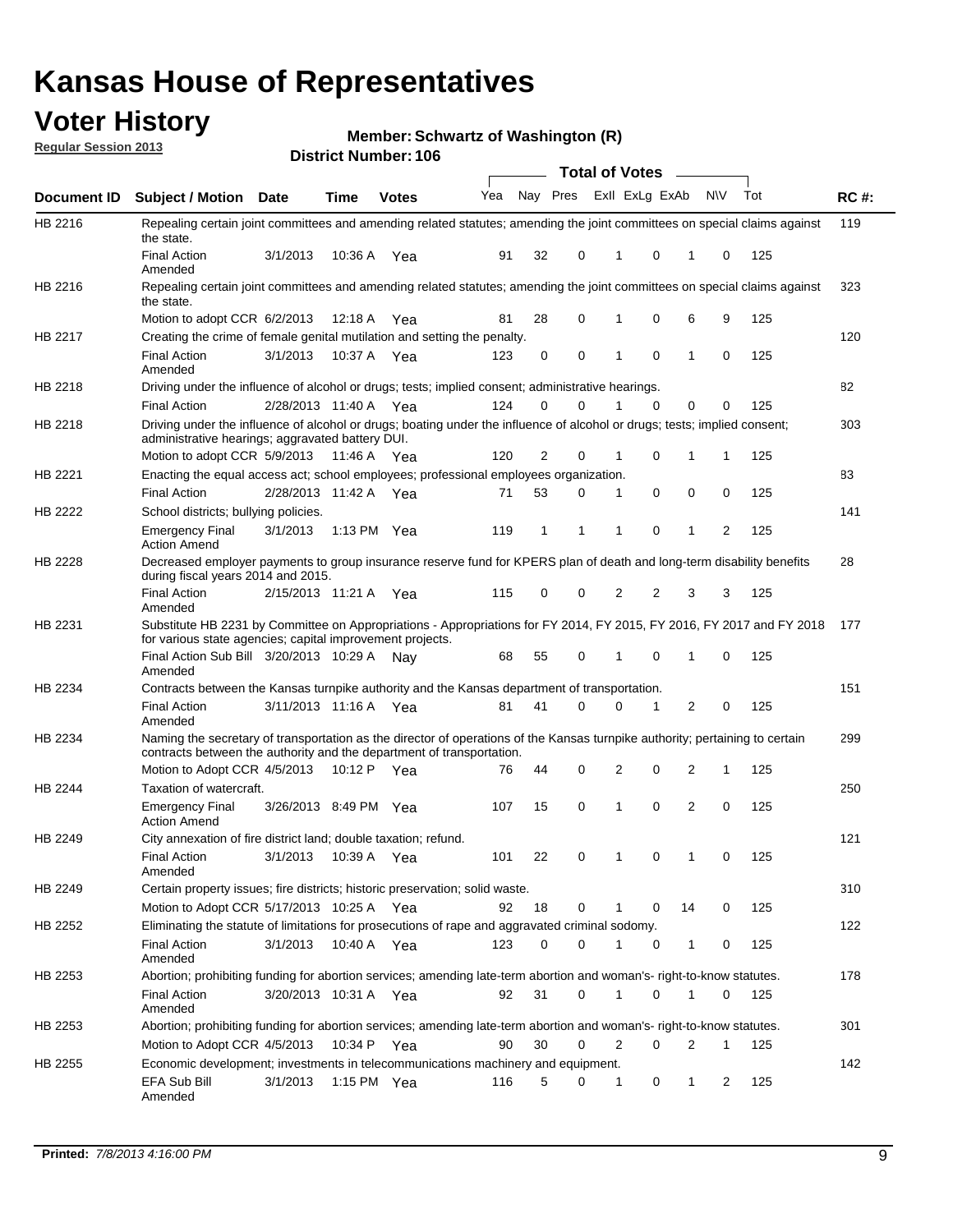## **Voter History**

**Member: Schwartz of Washington (R)** 

**Regular Session 2013**

|                    |                                                                                                                                                                                       |                       |                       | <b>DISTICL MUILIDEL. TUD</b> |     |          |          | Total of Votes – |                |                |              |                |     |             |
|--------------------|---------------------------------------------------------------------------------------------------------------------------------------------------------------------------------------|-----------------------|-----------------------|------------------------------|-----|----------|----------|------------------|----------------|----------------|--------------|----------------|-----|-------------|
| <b>Document ID</b> | <b>Subject / Motion</b>                                                                                                                                                               | <b>Date</b>           | Time                  | <b>Votes</b>                 | Yea | Nay Pres |          |                  |                | Exll ExLg ExAb |              | <b>NV</b>      | Tot | <b>RC#:</b> |
| HB 2259            | Domestic relations; relating to dissolution of marriage;                                                                                                                              |                       |                       |                              |     |          |          |                  |                |                |              |                |     | 58          |
|                    | <b>Final Action</b>                                                                                                                                                                   | 2/27/2013 12:12 P     |                       | Yea                          | 123 | 0        | 0        |                  | 1              | 0              | 1            | 0              | 125 |             |
| HB 2261            | Authorizing the expenditure of unencumbered balances held by school district; removing the cap for contingency reserve<br>fund.                                                       |                       |                       |                              |     |          |          |                  |                |                |              |                |     | 48          |
|                    | <b>Final Action</b><br>Amended                                                                                                                                                        | 2/25/2013 12:13 P     |                       | Yea                          | 120 | 0        | 0        |                  | 0              | 0              | 0            | 5              | 125 |             |
| HB 2261            | School districts; expenditure of unencumbered bala ces; removing the cap for contingency reserve fund; establishing celebrate 305<br>freedom week; bullying policies. ies.            |                       |                       |                              |     |          |          |                  |                |                |              |                |     |             |
|                    | Motion to adopt CCR 5/9/2013                                                                                                                                                          |                       | $2:25 \text{ PM}$ Yea |                              | 119 | 1        | 0        |                  |                | 0              | 4            | 0              | 125 |             |
| HB 2262            | Substitute HB 2262 by Committee on Appropriations - Amending the percentage amount that is deposited into the oil and gas 210<br>valuation depletion trust fund from 12.41% to 8.25%. |                       |                       |                              |     |          |          |                  |                |                |              |                |     |             |
|                    | Final Action Sub Bill 3/26/2013 9:58 AM Yea                                                                                                                                           |                       |                       |                              | 96  | 23       | 0        |                  |                | 0              | 5            | 0              | 125 |             |
| HB 2267            | Income tax, credits, high performance incentive program; subtraction modifications, certain expenses related to living dinor                                                          |                       |                       |                              |     |          |          |                  |                |                |              |                |     | 252         |
|                    | organ donations.<br><b>Emergency Final</b>                                                                                                                                            | 3/26/2013 8:52 PM Yea |                       |                              | 106 | 16       | 0        |                  | 1              | 0              | 2            | 0              | 125 |             |
|                    | <b>Action Amend</b>                                                                                                                                                                   |                       |                       |                              |     |          |          |                  |                |                |              |                |     |             |
| HB 2269            | John Bower memorial highway.                                                                                                                                                          |                       |                       |                              |     |          |          |                  |                |                |              |                |     | 84          |
|                    | <b>Final Action</b><br>Amended                                                                                                                                                        | 2/28/2013 11:44 A     |                       | Yea                          | 114 | 10       | 0        |                  | 1              | 0              | 0            | 0              | 125 |             |
| HB 2272            | Exempting IRB-purchased property from property taxatin without state ownerhsip requirement.                                                                                           |                       |                       |                              |     |          |          |                  |                |                |              |                |     | 123         |
|                    | <b>Final Action</b>                                                                                                                                                                   | 3/1/2013              | 10:41 A               | Yea                          | 123 | 0        | 0        |                  | 1              | 0              | $\mathbf{1}$ | 0              | 125 |             |
| HB 2278            | Creating a penalty enhancement for the theft or burglary of a firearm.                                                                                                                |                       |                       |                              |     |          |          |                  |                |                |              |                |     | 135         |
|                    | <b>Emergency Final</b><br><b>Action Amend</b>                                                                                                                                         | 3/1/2013              | 1:06 PM Yea           |                              | 117 | 4        | 0        |                  | 1              | 0              | 1            | $\overline{2}$ | 125 |             |
| HB 2280            | School districts; establishing celebrate freedom week and related curriculum.                                                                                                         |                       |                       |                              |     |          |          |                  |                |                |              |                |     | 140         |
|                    | <b>Emergency Final</b><br><b>Action Amend</b>                                                                                                                                         | 3/1/2013              | 1:12 PM Yea           |                              | 95  | 25       | 1        |                  | 1              | 0              | 1            | 2              | 125 |             |
| HB 2294            | Kansas uniform securities act.                                                                                                                                                        |                       |                       |                              |     |          |          |                  |                |                |              |                |     | 124         |
|                    | <b>Final Action</b>                                                                                                                                                                   | 3/1/2013              | 10:42 A               | Yea                          | 123 | 0        | 0        |                  | 1              | 0              | 1            | 0              | 125 |             |
| HB 2296            | Campaign finance; permitted uses of campaign funds.                                                                                                                                   |                       |                       |                              |     |          |          |                  |                |                |              |                |     | 148         |
|                    | <b>Final Action</b>                                                                                                                                                                   | 3/8/2013              | 11:12 A               | Yea                          | 120 | 1        | 0        |                  | 0              | 1              | 2            | $\mathbf{1}$   | 125 |             |
| HB 2298            | Amending the crimes of interference with law enforcement and giving a false alarm.                                                                                                    |                       |                       |                              |     |          |          |                  |                |                |              |                |     | 136         |
|                    | <b>Emergency Final</b><br>Action                                                                                                                                                      | 3/1/2013              | 1:07 PM Yea           |                              | 121 | 0        | 0        |                  | 1              | 0              | 1            | 2              | 125 |             |
| HB 2302            | Relating to drug screening, criminal history record check and fingerprinting of certain persons and employees.                                                                        |                       |                       |                              |     |          |          |                  |                |                |              |                |     | 85          |
|                    | Final Action<br>Amended                                                                                                                                                               | 2/28/2013 11:45 A Yea |                       |                              | 124 | $\Omega$ | $\Omega$ |                  | 1              | 0              | 0            | 0              | 125 |             |
| HB 2303            | Relating to drivier's license fees; driving under the influence equipment fund.                                                                                                       |                       |                       |                              |     |          |          |                  |                |                |              |                |     | 125         |
|                    | <b>Final Action</b><br>Amended                                                                                                                                                        | 3/1/2013              | 10:44 A               | Yea                          | 113 | 10       | 0        |                  |                | 0              |              | 0              | 125 |             |
| HB 2305            | Kansas storage tank act and containment of underground storage tanks.                                                                                                                 |                       |                       |                              |     |          |          |                  |                |                |              |                |     | 126         |
|                    | <b>Final Action</b>                                                                                                                                                                   | 3/1/2013              | 10:45 A               | Yea                          | 123 | 0        | 0        |                  | 1              | 0              | $\mathbf{1}$ | 0              | 125 |             |
| HB 2305            | Kansas storage tank act and containment of underground storage tanks.                                                                                                                 |                       |                       |                              |     |          |          |                  |                |                |              |                |     | 197         |
|                    | Motion to Concur                                                                                                                                                                      | 3/22/2013 11:36 A     |                       | Yea                          | 119 | 0        | 0        |                  | $\overline{c}$ | 0              | 3            | $\mathbf{1}$   | 125 |             |
| HB 2311            | Increasing delinquent registration fees.                                                                                                                                              |                       |                       |                              |     |          |          |                  |                |                |              |                |     | 127         |
|                    | <b>Final Action</b>                                                                                                                                                                   | 3/1/2013              | 10:50 A               | Nay                          | 24  | 99       | 0        |                  | 1              | 0              | $\mathbf{1}$ | 0              | 125 |             |
| HB 2312            | Kansas uninsurable health insurance plan; increase in life time limit.                                                                                                                |                       |                       |                              |     |          |          |                  |                |                |              |                |     | 95          |
|                    | <b>Final Action</b>                                                                                                                                                                   | 3/1/2013              |                       | 9:53 AM Yea                  | 123 | 0        | 0        |                  | 1              | 0              | $\mathbf{1}$ | 0              | 125 |             |
| HB 2318            | Authorizing use of motorcycle headlamp modulation systems and side lamps.                                                                                                             |                       |                       |                              |     |          |          |                  |                |                |              |                |     | 128         |
|                    | <b>Final Action</b><br>Amended                                                                                                                                                        | 3/1/2013              | 10:52 A               | Yea                          | 123 | 0        | 0        |                  | 1              | 0              | 1            | 0              | 125 |             |
| HB 2318            | Authorizing use of motorcycle headlamp modulation systems and side lamps.                                                                                                             |                       |                       |                              |     |          |          |                  |                |                |              |                |     | 201         |
|                    | Motion to Concur                                                                                                                                                                      | 3/25/2013 9:44 AM Yea |                       |                              | 121 | 0        | 0        |                  | 2              | 0              | 2            | 0              | 125 |             |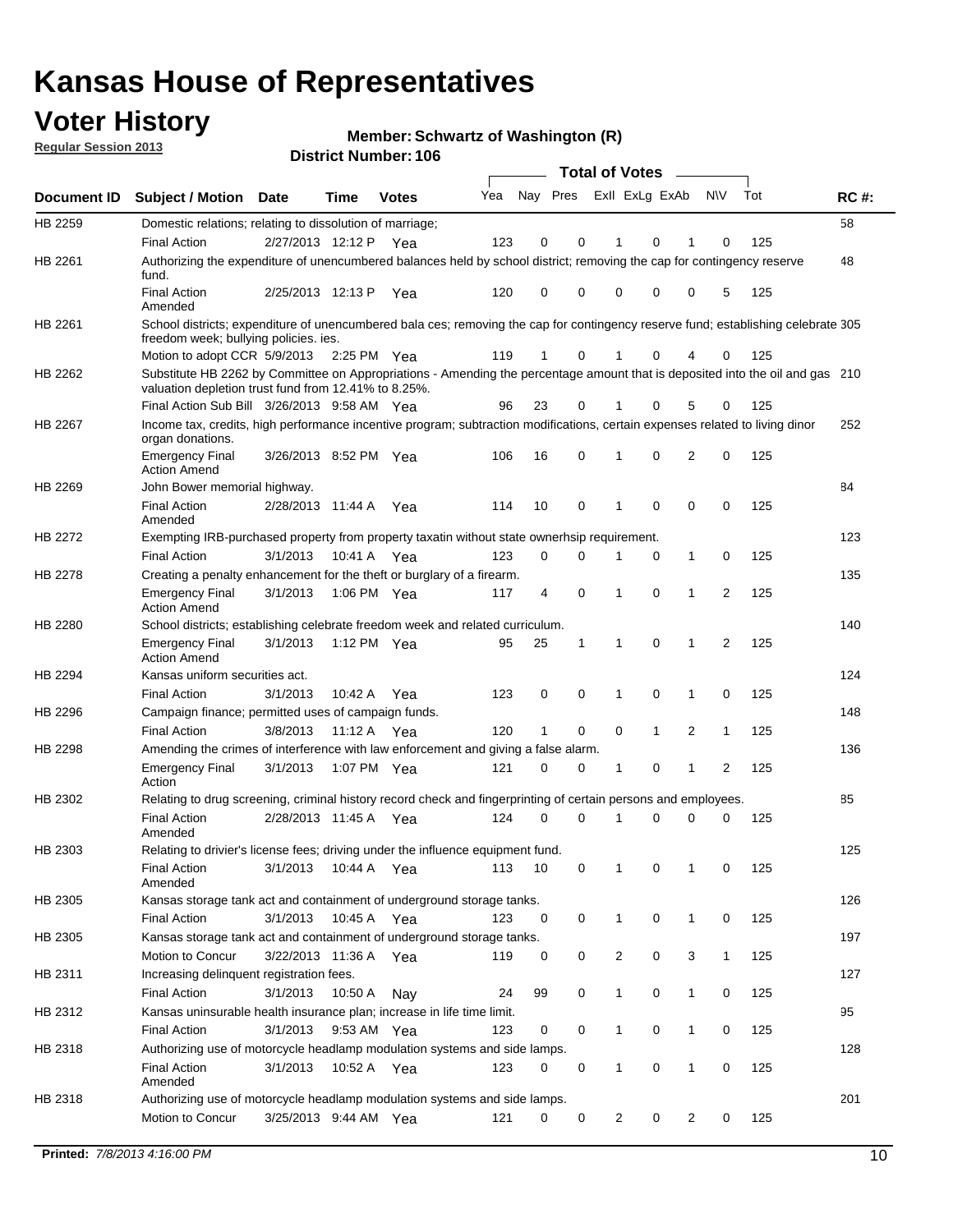## **Voter History**

**Regular Session 2013**

#### **Member: Schwartz of Washington (R)**

|             |                                                                                                                                                                                             |                       |             |               |     |             |             | <b>Total of Votes</b> |             |                |             |     |             |
|-------------|---------------------------------------------------------------------------------------------------------------------------------------------------------------------------------------------|-----------------------|-------------|---------------|-----|-------------|-------------|-----------------------|-------------|----------------|-------------|-----|-------------|
| Document ID | <b>Subject / Motion</b>                                                                                                                                                                     | Date                  | Time        | <b>Votes</b>  | Yea | Nay Pres    |             | Exll ExLg ExAb        |             |                | <b>NV</b>   | Tot | <b>RC#:</b> |
| HB 2319     | Creating the coalition of innovative districts act.                                                                                                                                         |                       |             |               |     |             |             |                       |             |                |             |     | 149         |
|             | <b>Final Action</b><br>Amended                                                                                                                                                              | 3/8/2013              | 11:17 A     | Yea           | 74  | 47          | 0           | 0                     | 1           | 3              | 0           | 125 |             |
| HB 2319     | Creating the coalition of innovative districts act.<br>Motion to Adopt CCR 4/5/2013                                                                                                         |                       |             | 1:03 PM Yea   | 71  | 47          | 0           | 2                     | 0           | 3              | 2           | 125 | 279         |
| HB 2322     | Relating to the division of health of the department of health and environment.                                                                                                             |                       |             |               |     |             |             |                       |             |                |             |     | 86          |
|             | <b>Final Action</b><br>Amended                                                                                                                                                              | 2/28/2013 11:46 A Yea |             |               | 118 | 6           | 0           | 1                     | 0           | 0              | 0           | 125 |             |
| HB 2326     | VoIP and IP enabled services.                                                                                                                                                               |                       |             |               |     |             |             |                       |             |                |             |     | 129         |
|             | <b>Final Action</b><br>Amended                                                                                                                                                              | 3/1/2013              | 10:53 A     | Yea           | 123 | $\mathbf 0$ | 0           | 1                     | $\mathbf 0$ | 1              | $\mathbf 0$ | 125 |             |
| HB 2338     | Courts; docket fees.                                                                                                                                                                        |                       |             |               |     |             |             |                       |             |                |             |     | 211         |
|             | <b>Final Action</b><br>Amended                                                                                                                                                              | 3/26/2013 10:00 A     |             | Yea           | 67  | 52          | 0           | $\mathbf 1$           | 0           | 5              | 0           | 125 |             |
| HB 2339     | Allowing insurers to return premiums to a policyholder separate from the notice of an adverse underwriting decision.                                                                        |                       |             |               |     |             |             |                       |             |                |             |     | 67          |
|             | <b>Final Action</b>                                                                                                                                                                         | 2/28/2013 11:16 A Yea |             |               | 124 | 0           | 0           | 1                     | 0           | 0              | 0           | 125 |             |
| HB 2339     | Combining life insurance with certain additional health related riders, insurance agents-lines of insurance, health insurance for 287<br>certain firefighters and law enforcement officers. |                       |             |               |     |             |             |                       |             |                |             |     |             |
|             | Motion to Adopt CCR 4/5/2013 7:15 PM Yea                                                                                                                                                    |                       |             |               | 116 | 4           | 0           | 2                     | 0           | 2              | 1           | 125 |             |
| HB 2343     | Relating to the secretary of health and environment; office of laboratory services.                                                                                                         |                       |             |               |     |             |             |                       |             |                |             |     | 130         |
|             | <b>Final Action</b>                                                                                                                                                                         | 3/1/2013              | 10:54 A Yea |               | 89  | 34          | 0           | $\mathbf{1}$          | 0           | 1              | 0           | 125 |             |
| HB 2349     | School districts; audit by legislative post audit committee.<br><b>Final Action</b>                                                                                                         | 2/28/2013 11:48 A Yea |             |               | 120 | 4           | 0           | 1                     | $\Omega$    | $\Omega$       | 0           | 125 | 87          |
|             | Amended                                                                                                                                                                                     |                       |             |               |     |             |             |                       |             |                |             |     |             |
| HB 2349     | School districts; audit by legislative post audit committee.<br>Motion to Concur                                                                                                            | 4/5/2013              |             | 7:55 PM Yea   | 118 | 2           | 0           | 2                     | 0           | $\overline{2}$ | 1           | 125 | 291         |
| HB 2352     | Maximum benefits increased for certain members of the Kansas police and firemen's retirement system.                                                                                        |                       |             |               |     |             |             |                       |             |                |             |     | 88          |
|             | <b>Final Action</b>                                                                                                                                                                         | 2/28/2013 11:49 A     |             |               | 124 | 0           | 0           | 1                     | 0           | 0              | 0           | 125 |             |
| HB 2353     | Adding certain controlled substances as schedule I drugs.                                                                                                                                   |                       |             | Yea           |     |             |             |                       |             |                |             |     | 138         |
|             | <b>Emergency Final</b><br>Action                                                                                                                                                            | 3/1/2013              |             | 1:09 PM Yea   | 121 | $\mathbf 0$ | 0           | 1                     | 0           | 1              | 2           | 125 |             |
| HB 2357     | 242nd engineer company ae" KS army national guard ae" membrial highway.                                                                                                                     |                       |             |               |     |             |             |                       |             |                |             |     | 96          |
|             | <b>Final Action</b>                                                                                                                                                                         | 3/1/2013              |             | 9:54 AM Yea   | 123 | 0           | 0           | 1                     | 0           | 1              | 0           | 125 |             |
| HB 2357     | 242nd engineer company-KS army national guard- highway.                                                                                                                                     |                       |             |               |     |             |             |                       |             |                |             |     | 202         |
|             | Motion to Concur                                                                                                                                                                            | 3/25/2013 9:47 AM Yea |             |               | 121 | $\mathbf 0$ | $\mathbf 0$ | $\overline{2}$        | $\mathbf 0$ | $\overline{2}$ | 0           | 125 |             |
| HB 2363     | Exempting certain aggregate mining operations from department of health and environment regulations.                                                                                        |                       |             |               |     |             |             |                       |             |                |             |     | 131         |
|             | <b>Final Action</b><br>Amended                                                                                                                                                              | 3/1/2013              | 10:56 A     | Yea           | 123 | 0           | 0           | 1                     | 0           | 1              | 0           | 125 |             |
| HB 2363     | Water; wastewater regulations for sand and gravel; streams, dams and water obstructions.                                                                                                    |                       |             |               |     |             |             |                       |             |                |             |     | 280         |
|             | Motion to Adopt CCR 4/5/2013                                                                                                                                                                |                       |             | 1:10 PM $Yea$ | 119 | 0           | 0           | 2                     | 0           | 3              | 1           | 125 |             |
| HB 2368     | Relating to the governor's mental health services planning council.                                                                                                                         |                       |             |               |     |             |             |                       |             |                |             |     | 137         |
|             | <b>Emergency Final</b><br><b>Action Amend</b>                                                                                                                                               | 3/1/2013              |             | 1:08 PM Yea   | 121 | 0           | 0           | $\mathbf{1}$          | 0           | 1              | 2           | 125 |             |
| HB 2377     | Relating to court fees and costs; judicial branch surcharge fund.                                                                                                                           |                       |             |               |     |             |             |                       |             |                |             |     | 212         |
|             | <b>Final Action</b>                                                                                                                                                                         | 3/26/2013 10:01 A Yea |             |               | 118 | 1           | 0           |                       | 0           | 5              | 0           | 125 |             |
| HB 2378     | Sales tax exemption for sales of certain machinery and equipment used for surface mining activities.                                                                                        |                       |             |               |     |             |             |                       |             |                |             |     | 251         |
|             | <b>Emergency Final</b><br><b>Action Amend</b>                                                                                                                                               | 3/26/2013 8:51 PM Yea |             |               | 104 | 18          | 0           | 1                     | 0           | 2              | 0           | 125 |             |
| HB 2381     | Election campaign finance; removing certain limitations to contributions made during legislative sessions.                                                                                  |                       |             |               |     |             |             |                       |             |                |             |     | 198         |
|             | <b>Final Action</b><br>Amended                                                                                                                                                              | 3/25/2013 9:30 AM Yea |             |               | 100 | 21          | 0           | $\overline{2}$        | 0           | 2              | 0           | 125 |             |
| HB 2387     | Clarifying that felony murder is not a lesser included offense of capital murder.                                                                                                           |                       |             |               |     |             |             |                       |             |                |             |     | 213         |
|             | <b>Final Action</b>                                                                                                                                                                         | 3/26/2013 10:02 A     |             | Yea           | 117 | 2           | 0           | $\mathbf{1}$          | 0           | 5              | 0           | 125 |             |
|             | Printed: 7/8/2013 4:16:00 PM                                                                                                                                                                |                       |             |               |     |             |             |                       |             |                |             |     | 11          |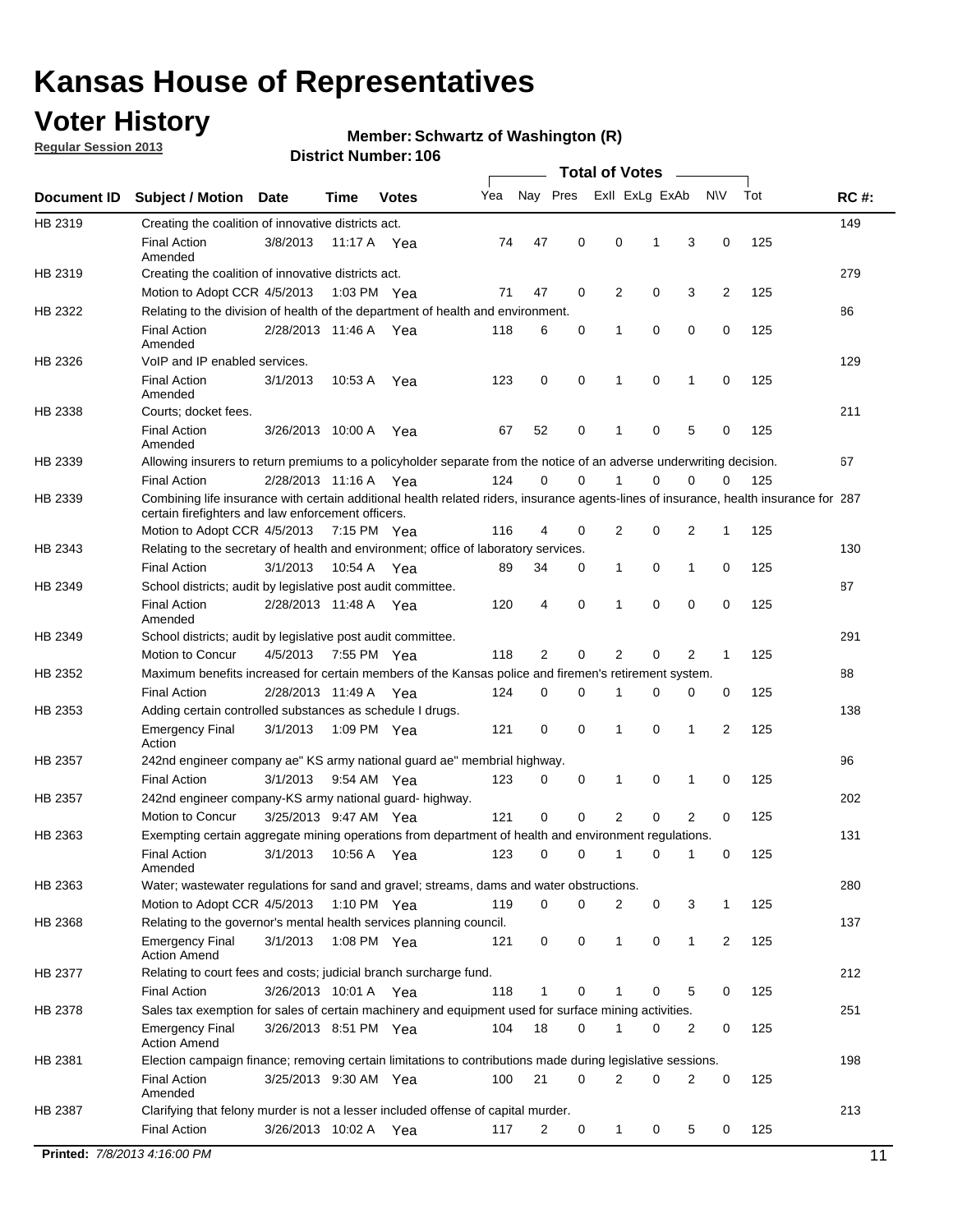## **Voter History**

**Regular Session 2013**

#### **Member: Schwartz of Washington (R)**

|                 |                                                                                                                                                                                                                                                  |                       |         | <b>DISTICL MUILIDEL. TUD</b> |     |    |             | Total of Votes - |             |                |             |     |             |
|-----------------|--------------------------------------------------------------------------------------------------------------------------------------------------------------------------------------------------------------------------------------------------|-----------------------|---------|------------------------------|-----|----|-------------|------------------|-------------|----------------|-------------|-----|-------------|
| Document ID     | <b>Subject / Motion</b>                                                                                                                                                                                                                          | Date                  | Time    | <b>Votes</b>                 | Yea |    | Nay Pres    | Exll ExLg ExAb   |             | <b>NV</b>      | Tot         |     | <b>RC#:</b> |
| HB 2389         | Capital murder; notice of intent to seek the death penalty.                                                                                                                                                                                      |                       |         |                              |     |    |             |                  |             |                |             |     | 214         |
|                 | <b>Final Action</b>                                                                                                                                                                                                                              | 3/26/2013 10:03 A     |         | Yea                          | 118 | 1  | 0           | 1                | 0           | 5              | 0           | 125 |             |
| HB 2391         | School finance; amount of tax levy authorized to finance ancillary school facilities.                                                                                                                                                            |                       |         |                              |     |    |             |                  |             |                |             |     | 237         |
|                 | <b>Emergency Final</b><br><b>Action Amend</b>                                                                                                                                                                                                    | 3/26/2013 8:30 PM Yea |         |                              | 64  | 57 | 0           | $\mathbf{1}$     | 0           | 2              | 1           | 125 |             |
| HB 2391         | Senate Substitute for HB 2391 by Committee on Ways and Means - Creating the joint committee on uniform educational<br>standards oversight.                                                                                                       |                       |         |                              |     |    |             |                  |             |                |             |     | 321         |
|                 | Sub Motion to Concur 6/1/2013                                                                                                                                                                                                                    |                       | 10:06 P | Nav                          | 55  | 58 | 0           | 0                | 0           | 6              | 6           | 125 |             |
| HB 2396         | Allowing the secretary of administration to identify state owned real property as surplus property and establishing an appeals 253<br>process of such identification; also amending procedures for the disposition of state surplus real estate. |                       |         |                              |     |    |             |                  |             |                |             |     |             |
|                 | <b>Emergency Final</b><br><b>Action Amend</b>                                                                                                                                                                                                    | 3/26/2013 8:53 PM Yea |         |                              | 122 | 0  | 0           |                  | 0           | 2              | 0           | 125 |             |
| HB 2403         | Issuing \$1,500,000,000 of pension obligation bonds to finance a portion of the unfunded actuarial liability of KPERS.                                                                                                                           |                       |         |                              |     |    |             |                  |             |                |             |     | 236         |
|                 | <b>Final Action</b><br>Amended                                                                                                                                                                                                                   | 3/26/2013 8:29 PM Yea |         |                              | 73  | 49 | 0           | 1                | 0           | $\overline{2}$ | 0           | 125 |             |
| <b>HCR 5014</b> | Urging approval of the Presidential Permit application allowing the construction and operation of the TransCanada Keystone<br>XL Pipeline.                                                                                                       |                       |         |                              |     |    |             |                  |             |                |             |     | 215         |
|                 | <b>Final Action</b>                                                                                                                                                                                                                              | 3/26/2013 10:05 A     |         | Yea                          | 108 | 11 | 0           | 1                | 0           | 5              | $\mathbf 0$ | 125 |             |
| HR 6004         | Rules of House of Representatives, permanent rules of the 2013-2014 biennium.                                                                                                                                                                    |                       |         |                              |     |    |             |                  |             |                |             |     | 4           |
|                 | <b>Final Action</b><br>Amended                                                                                                                                                                                                                   | 1/28/2013 11:09 A Yea |         |                              | 82  | 40 | 0           | $\Omega$         | $\mathbf 0$ | 3              | $\Omega$    | 125 |             |
| SB <sub>1</sub> | Legislative Post Audit; periodic audits of the State treasurer and the pooled money investment board.                                                                                                                                            |                       |         |                              |     |    |             |                  |             |                |             |     | 216         |
|                 | <b>Final Action</b><br>Amended                                                                                                                                                                                                                   | 3/26/2013 10:06 A Yea |         |                              | 118 | 1  | $\Omega$    | 1                | 0           | 5              | $\mathbf 0$ | 125 |             |
| <b>SB 16</b>    | Kansas racketeer influenced and corrupt organization act, criminal street gangs.                                                                                                                                                                 |                       |         |                              |     |    |             |                  |             |                |             |     | 217         |
|                 | <b>Final Action</b><br>Amended                                                                                                                                                                                                                   | 3/26/2013 10:12 A Yea |         |                              | 74  | 45 | 0           | $\mathbf{1}$     | $\mathbf 0$ | 5              | 0           | 125 |             |
| SB 20           | Civil procedure; temporary restraining orders and poverty affidavits.                                                                                                                                                                            |                       |         |                              |     |    |             |                  |             |                |             |     | 190         |
|                 | <b>Final Action</b><br>Amended                                                                                                                                                                                                                   | 3/22/2013 11:15 A     |         | Yea                          | 119 | 0  | 0           | 2                | 0           | 3              | 1           | 125 |             |
| <b>SB 20</b>    | Civil procedure; temporary restraining orders and poverty affidavits.                                                                                                                                                                            |                       |         |                              |     |    |             |                  |             |                |             |     | 304         |
|                 | Motion to adopt CCR 5/9/2013 2:21 PM Yea                                                                                                                                                                                                         |                       |         |                              | 119 | 1  | 0           |                  | $\mathbf 0$ | 4              | 0           | 125 |             |
| SB 21           | Firearms; criminal possession of a firearm; expungement; personal and family protection act.                                                                                                                                                     |                       |         |                              |     |    |             |                  |             |                |             |     | 255         |
|                 | <b>Emergency Final</b><br>Action                                                                                                                                                                                                                 | 3/26/2013 8:56 PM Yea |         |                              | 119 | 3  | 0           | 1                | $\mathbf 0$ | 2              | $\Omega$    | 125 |             |
| SB 23           | Continuation of statewide tax levy for public schools.                                                                                                                                                                                           |                       |         |                              |     |    |             |                  |             |                |             |     | 243         |
|                 | <b>Emergency Final</b><br><b>Action Amend</b>                                                                                                                                                                                                    | 3/26/2013 8:38 PM Yea |         |                              | 122 | 0  | $\mathbf 0$ | 1                | 0           | 2              | 0           | 125 |             |
| SB 23           | School districts; sttewide tax levy for public schools; school finance amendments.                                                                                                                                                               |                       |         |                              |     |    |             |                  |             |                |             |     | 296         |
|                 | Motion to Adopt CCR 4/5/2013 9:32 PM Yea                                                                                                                                                                                                         |                       |         |                              | 119 | 1  | 0           | 2                | 0           | 2              | 1           | 125 |             |
| <b>SB 24</b>    | Insurance - Risk-based capital requirements for property, casualty and life insurance companies.                                                                                                                                                 |                       |         |                              |     |    |             |                  |             |                |             |     | 204         |
|                 | <b>Final Action</b>                                                                                                                                                                                                                              | 3/26/2013 9:50 AM Yea |         |                              | 119 | 0  | 0           | 1                | 0           | 5              | 0           | 125 |             |
| <b>SB 25</b>    | Insurance-Risk-based capital requirements for health organizations.                                                                                                                                                                              |                       |         |                              |     |    |             |                  |             |                |             |     | 205         |
|                 | <b>Final Action</b>                                                                                                                                                                                                                              | 3/26/2013 9:51 AM Yea |         |                              | 119 | 0  | 0           | 1                | 0           | 5              | 0           | 125 |             |
| <b>SB 27</b>    | Eligibility of students under the military service scholarship program act.<br><b>Final Action</b>                                                                                                                                               | 3/19/2013 10:35 A Yea |         |                              | 123 | 0  | 0           |                  | 0           | 1              | 0           | 125 | 166         |
|                 | Amended                                                                                                                                                                                                                                          |                       |         |                              |     |    |             |                  |             |                |             |     |             |
| SB 28           | Authorizing the division of emergency management within the adjutant general's department to accept certain real property.                                                                                                                       |                       |         |                              |     |    |             |                  |             |                |             |     | 184         |
|                 | <b>Final Action</b>                                                                                                                                                                                                                              | 3/21/2013 11:22 A Yea |         |                              | 121 | 0  | 0           | $\mathbf{1}$     | 0           | 3              | 0           | 125 |             |
| SB 37           | Kansas home inspectors professional competence and financial responsibility act.                                                                                                                                                                 |                       |         |                              |     |    |             |                  |             |                |             |     | 218         |
|                 | <b>Final Action</b>                                                                                                                                                                                                                              | 3/26/2013 10:14 A Yea |         |                              | 102 | 17 | 0           | $\mathbf{1}$     | 0           | 5              | 0           | 125 |             |
| SB 51           | Health insurance coverage for bankers association.<br>Final Action                                                                                                                                                                               | 3/22/2013 11:14 A     |         | Yea                          | 119 | 0  | 0           | 2                | 0           | 3              | 1           | 125 | 189         |
|                 |                                                                                                                                                                                                                                                  |                       |         |                              |     |    |             |                  |             |                |             |     |             |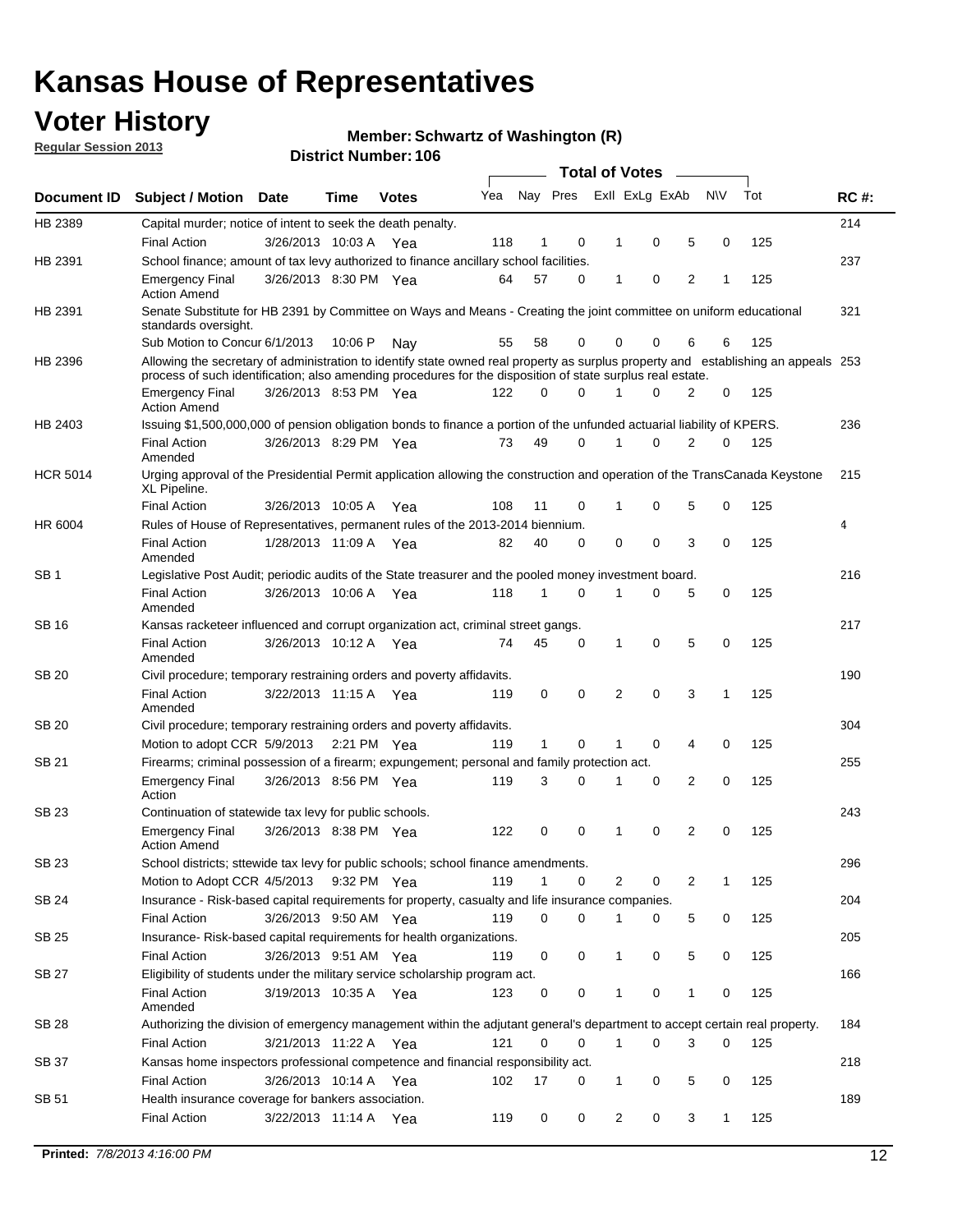## **Voter History**

**Member: Schwartz of Washington (R)** 

**Regular Session 2013**

| ExII ExLg ExAb<br>Nay Pres<br><b>NV</b><br>Tot<br>Yea<br><b>Subject / Motion Date</b><br>Document ID<br>Time<br><b>Votes</b><br><b>SB 52</b><br>Mortgage interest rate cap increase.<br>$\overline{\mathbf{c}}$<br>$\overline{2}$<br>125<br>120<br>0<br>0<br>0<br><b>Emergency Final</b><br>3/26/2013 8:32 PM Yea<br>Action<br>SB 56<br>Transferring the recognition of county fair associations from the secretary of agriculture to the board of county<br>commissioners.<br>3<br><b>Final Action</b><br>0<br>0<br>2<br>0<br>125<br>3/22/2013 11:21 A Yea<br>119<br>1<br>Amended<br><b>SB 57</b><br>Substitute for SB 57 by Committee on Agriculture - Agriculture; powers and duties of the department of agriculture relating to<br>poultry improvement plan and domesticated deer.<br>Final Action Sub Bill 3/22/2013 11:24 A Yea<br>0<br>125<br>79<br>40<br>2<br>0<br>3<br>1<br>Amended<br><b>SB 57</b><br>Substitute for SB 57 by Committee on Agriculture - Agriculture; powers and duties of the department of agriculture relating to<br>poultry improvement plan, stockyards and domesticated deer.<br>2<br>Motion to adopt CCR 4/4/2013 2:18 PM Yea<br>42<br>0<br>0<br>0<br>125<br>80<br>1<br><b>SB 58</b><br>Sentencing for unlawful manufacturing of controlled substances.<br>$\mathbf 0$<br>0<br>5<br>0<br><b>Final Action</b><br>3/26/2013 10:15 A<br>0<br>125<br>119<br>1<br>Yea<br>Attorney general; reward for information.<br>SB 59<br>0<br>$\mathbf 0$<br>2<br>0<br>3<br>125<br><b>Final Action</b><br>3/22/2013 11:25 A<br>119<br>$\mathbf{1}$<br>Yea<br>Making gas pipeline safety terminology consistent with federal regulations.<br>SB 62<br>$\mathbf 0$<br>0<br>0<br>125<br><b>Final Action</b><br>3/19/2013 10:32 A<br>123<br>0<br>$\mathbf{1}$<br>1<br>Yea<br>SB 63<br>Elections; voting crimes, penalties and prosecution.<br>$\overline{2}$<br>53<br>$\mathbf 0$<br>0<br>0<br>125<br>3/26/2013 8:42 PM Yea<br>69<br><b>Emergency Final</b><br>1<br><b>Action Amend</b><br>SB 68<br>Driver's license examinations; locations.<br>5<br><b>Final Action</b><br>3/26/2013 10:16 A<br>3<br>0<br>0<br>0<br>125<br>Yea<br>116<br>1<br>SB 69<br>Motor vehicles; vehicle registration and license plates.<br>6<br>0<br>0<br>0<br>125<br><b>Final Action</b><br>3/19/2013 10:37 A<br>117<br>1<br>Yea<br>Prison-made goods act; prohibiting prisoner production of manufactured or modular homes.<br>SB 74<br>5<br><b>Final Action</b><br>3/26/2013 10:19 A<br>87<br>32<br>0<br>0<br>125<br>Yea<br>0<br>SB 75<br>Record requirements and civil penalties relating to sales of plastic bulk merchandise containers.<br>5<br>18<br>0<br>0<br>125<br><b>Final Action</b><br>3/26/2013 10:21 A<br>101<br>0<br>Yea<br>Open records; requests for criminal justice information; restriction of certain officials' information from publicly accessible<br>SB 81<br>records.<br><b>Final Action</b><br>3/22/2013 11:27 A<br>119<br>0<br>0<br>2<br>0<br>3<br>125<br>1<br>Yea<br>Amended<br>SB 83<br>House Substitute for SB 83 by Committee on Taxation - Income tax deductions and modifications; severance tax; sales tax;<br>delinquent tax liabilities.<br>Final Action Sub Bill 3/21/2013 11:30 A<br>125<br>96<br>25<br>0<br>$\mathbf{1}$<br>0<br>3<br>0<br>Yea<br>SB 83<br>House Substitute for SB 83 by Committee on Taxation--Income tax deductions and modifications; severance tax; sales tax and 260<br>compensating use tax, preseumptions relating to nexus; property tax, exemptions, new automobile manufacturinge property;<br>taxation of watercraft; leased commercial and industrial property appeals; correction of clerical errors.<br>0<br>0<br>Motion to adopt CCR 4/3/2013<br>10:35 A Yea<br>104<br>15<br>1<br>3<br>2<br>125<br>SB 84<br>House Substitute for SB 84 by Committee on Taxation - Reduction to state income tax rates based on selected actual state<br>general fund receipts computations; distribution of revenues from sales and compensating use tax; reduction of |             |
|--------------------------------------------------------------------------------------------------------------------------------------------------------------------------------------------------------------------------------------------------------------------------------------------------------------------------------------------------------------------------------------------------------------------------------------------------------------------------------------------------------------------------------------------------------------------------------------------------------------------------------------------------------------------------------------------------------------------------------------------------------------------------------------------------------------------------------------------------------------------------------------------------------------------------------------------------------------------------------------------------------------------------------------------------------------------------------------------------------------------------------------------------------------------------------------------------------------------------------------------------------------------------------------------------------------------------------------------------------------------------------------------------------------------------------------------------------------------------------------------------------------------------------------------------------------------------------------------------------------------------------------------------------------------------------------------------------------------------------------------------------------------------------------------------------------------------------------------------------------------------------------------------------------------------------------------------------------------------------------------------------------------------------------------------------------------------------------------------------------------------------------------------------------------------------------------------------------------------------------------------------------------------------------------------------------------------------------------------------------------------------------------------------------------------------------------------------------------------------------------------------------------------------------------------------------------------------------------------------------------------------------------------------------------------------------------------------------------------------------------------------------------------------------------------------------------------------------------------------------------------------------------------------------------------------------------------------------------------------------------------------------------------------------------------------------------------------------------------------------------------------------------------------------------------------------------------------------------------------------------------------------------------------------------------------------------------------------------------------------------------------------------------------------------------------------------------------------------------------------------------------------------------------------------------------------------------------------------------------------------------------------------------------------------------------------------------------------------------------------------------------------------------------------------------------------------------------------------------------------------------------------------------------------------------------------------------------------------------------------------------------------------------|-------------|
|                                                                                                                                                                                                                                                                                                                                                                                                                                                                                                                                                                                                                                                                                                                                                                                                                                                                                                                                                                                                                                                                                                                                                                                                                                                                                                                                                                                                                                                                                                                                                                                                                                                                                                                                                                                                                                                                                                                                                                                                                                                                                                                                                                                                                                                                                                                                                                                                                                                                                                                                                                                                                                                                                                                                                                                                                                                                                                                                                                                                                                                                                                                                                                                                                                                                                                                                                                                                                                                                                                                                                                                                                                                                                                                                                                                                                                                                                                                                                                                                                          | <b>RC#:</b> |
|                                                                                                                                                                                                                                                                                                                                                                                                                                                                                                                                                                                                                                                                                                                                                                                                                                                                                                                                                                                                                                                                                                                                                                                                                                                                                                                                                                                                                                                                                                                                                                                                                                                                                                                                                                                                                                                                                                                                                                                                                                                                                                                                                                                                                                                                                                                                                                                                                                                                                                                                                                                                                                                                                                                                                                                                                                                                                                                                                                                                                                                                                                                                                                                                                                                                                                                                                                                                                                                                                                                                                                                                                                                                                                                                                                                                                                                                                                                                                                                                                          | 238         |
|                                                                                                                                                                                                                                                                                                                                                                                                                                                                                                                                                                                                                                                                                                                                                                                                                                                                                                                                                                                                                                                                                                                                                                                                                                                                                                                                                                                                                                                                                                                                                                                                                                                                                                                                                                                                                                                                                                                                                                                                                                                                                                                                                                                                                                                                                                                                                                                                                                                                                                                                                                                                                                                                                                                                                                                                                                                                                                                                                                                                                                                                                                                                                                                                                                                                                                                                                                                                                                                                                                                                                                                                                                                                                                                                                                                                                                                                                                                                                                                                                          |             |
|                                                                                                                                                                                                                                                                                                                                                                                                                                                                                                                                                                                                                                                                                                                                                                                                                                                                                                                                                                                                                                                                                                                                                                                                                                                                                                                                                                                                                                                                                                                                                                                                                                                                                                                                                                                                                                                                                                                                                                                                                                                                                                                                                                                                                                                                                                                                                                                                                                                                                                                                                                                                                                                                                                                                                                                                                                                                                                                                                                                                                                                                                                                                                                                                                                                                                                                                                                                                                                                                                                                                                                                                                                                                                                                                                                                                                                                                                                                                                                                                                          | 191         |
|                                                                                                                                                                                                                                                                                                                                                                                                                                                                                                                                                                                                                                                                                                                                                                                                                                                                                                                                                                                                                                                                                                                                                                                                                                                                                                                                                                                                                                                                                                                                                                                                                                                                                                                                                                                                                                                                                                                                                                                                                                                                                                                                                                                                                                                                                                                                                                                                                                                                                                                                                                                                                                                                                                                                                                                                                                                                                                                                                                                                                                                                                                                                                                                                                                                                                                                                                                                                                                                                                                                                                                                                                                                                                                                                                                                                                                                                                                                                                                                                                          |             |
|                                                                                                                                                                                                                                                                                                                                                                                                                                                                                                                                                                                                                                                                                                                                                                                                                                                                                                                                                                                                                                                                                                                                                                                                                                                                                                                                                                                                                                                                                                                                                                                                                                                                                                                                                                                                                                                                                                                                                                                                                                                                                                                                                                                                                                                                                                                                                                                                                                                                                                                                                                                                                                                                                                                                                                                                                                                                                                                                                                                                                                                                                                                                                                                                                                                                                                                                                                                                                                                                                                                                                                                                                                                                                                                                                                                                                                                                                                                                                                                                                          | 192         |
|                                                                                                                                                                                                                                                                                                                                                                                                                                                                                                                                                                                                                                                                                                                                                                                                                                                                                                                                                                                                                                                                                                                                                                                                                                                                                                                                                                                                                                                                                                                                                                                                                                                                                                                                                                                                                                                                                                                                                                                                                                                                                                                                                                                                                                                                                                                                                                                                                                                                                                                                                                                                                                                                                                                                                                                                                                                                                                                                                                                                                                                                                                                                                                                                                                                                                                                                                                                                                                                                                                                                                                                                                                                                                                                                                                                                                                                                                                                                                                                                                          |             |
|                                                                                                                                                                                                                                                                                                                                                                                                                                                                                                                                                                                                                                                                                                                                                                                                                                                                                                                                                                                                                                                                                                                                                                                                                                                                                                                                                                                                                                                                                                                                                                                                                                                                                                                                                                                                                                                                                                                                                                                                                                                                                                                                                                                                                                                                                                                                                                                                                                                                                                                                                                                                                                                                                                                                                                                                                                                                                                                                                                                                                                                                                                                                                                                                                                                                                                                                                                                                                                                                                                                                                                                                                                                                                                                                                                                                                                                                                                                                                                                                                          | 262         |
|                                                                                                                                                                                                                                                                                                                                                                                                                                                                                                                                                                                                                                                                                                                                                                                                                                                                                                                                                                                                                                                                                                                                                                                                                                                                                                                                                                                                                                                                                                                                                                                                                                                                                                                                                                                                                                                                                                                                                                                                                                                                                                                                                                                                                                                                                                                                                                                                                                                                                                                                                                                                                                                                                                                                                                                                                                                                                                                                                                                                                                                                                                                                                                                                                                                                                                                                                                                                                                                                                                                                                                                                                                                                                                                                                                                                                                                                                                                                                                                                                          |             |
|                                                                                                                                                                                                                                                                                                                                                                                                                                                                                                                                                                                                                                                                                                                                                                                                                                                                                                                                                                                                                                                                                                                                                                                                                                                                                                                                                                                                                                                                                                                                                                                                                                                                                                                                                                                                                                                                                                                                                                                                                                                                                                                                                                                                                                                                                                                                                                                                                                                                                                                                                                                                                                                                                                                                                                                                                                                                                                                                                                                                                                                                                                                                                                                                                                                                                                                                                                                                                                                                                                                                                                                                                                                                                                                                                                                                                                                                                                                                                                                                                          | 219         |
|                                                                                                                                                                                                                                                                                                                                                                                                                                                                                                                                                                                                                                                                                                                                                                                                                                                                                                                                                                                                                                                                                                                                                                                                                                                                                                                                                                                                                                                                                                                                                                                                                                                                                                                                                                                                                                                                                                                                                                                                                                                                                                                                                                                                                                                                                                                                                                                                                                                                                                                                                                                                                                                                                                                                                                                                                                                                                                                                                                                                                                                                                                                                                                                                                                                                                                                                                                                                                                                                                                                                                                                                                                                                                                                                                                                                                                                                                                                                                                                                                          |             |
|                                                                                                                                                                                                                                                                                                                                                                                                                                                                                                                                                                                                                                                                                                                                                                                                                                                                                                                                                                                                                                                                                                                                                                                                                                                                                                                                                                                                                                                                                                                                                                                                                                                                                                                                                                                                                                                                                                                                                                                                                                                                                                                                                                                                                                                                                                                                                                                                                                                                                                                                                                                                                                                                                                                                                                                                                                                                                                                                                                                                                                                                                                                                                                                                                                                                                                                                                                                                                                                                                                                                                                                                                                                                                                                                                                                                                                                                                                                                                                                                                          | 193         |
|                                                                                                                                                                                                                                                                                                                                                                                                                                                                                                                                                                                                                                                                                                                                                                                                                                                                                                                                                                                                                                                                                                                                                                                                                                                                                                                                                                                                                                                                                                                                                                                                                                                                                                                                                                                                                                                                                                                                                                                                                                                                                                                                                                                                                                                                                                                                                                                                                                                                                                                                                                                                                                                                                                                                                                                                                                                                                                                                                                                                                                                                                                                                                                                                                                                                                                                                                                                                                                                                                                                                                                                                                                                                                                                                                                                                                                                                                                                                                                                                                          |             |
|                                                                                                                                                                                                                                                                                                                                                                                                                                                                                                                                                                                                                                                                                                                                                                                                                                                                                                                                                                                                                                                                                                                                                                                                                                                                                                                                                                                                                                                                                                                                                                                                                                                                                                                                                                                                                                                                                                                                                                                                                                                                                                                                                                                                                                                                                                                                                                                                                                                                                                                                                                                                                                                                                                                                                                                                                                                                                                                                                                                                                                                                                                                                                                                                                                                                                                                                                                                                                                                                                                                                                                                                                                                                                                                                                                                                                                                                                                                                                                                                                          | 163         |
|                                                                                                                                                                                                                                                                                                                                                                                                                                                                                                                                                                                                                                                                                                                                                                                                                                                                                                                                                                                                                                                                                                                                                                                                                                                                                                                                                                                                                                                                                                                                                                                                                                                                                                                                                                                                                                                                                                                                                                                                                                                                                                                                                                                                                                                                                                                                                                                                                                                                                                                                                                                                                                                                                                                                                                                                                                                                                                                                                                                                                                                                                                                                                                                                                                                                                                                                                                                                                                                                                                                                                                                                                                                                                                                                                                                                                                                                                                                                                                                                                          |             |
|                                                                                                                                                                                                                                                                                                                                                                                                                                                                                                                                                                                                                                                                                                                                                                                                                                                                                                                                                                                                                                                                                                                                                                                                                                                                                                                                                                                                                                                                                                                                                                                                                                                                                                                                                                                                                                                                                                                                                                                                                                                                                                                                                                                                                                                                                                                                                                                                                                                                                                                                                                                                                                                                                                                                                                                                                                                                                                                                                                                                                                                                                                                                                                                                                                                                                                                                                                                                                                                                                                                                                                                                                                                                                                                                                                                                                                                                                                                                                                                                                          | 246         |
|                                                                                                                                                                                                                                                                                                                                                                                                                                                                                                                                                                                                                                                                                                                                                                                                                                                                                                                                                                                                                                                                                                                                                                                                                                                                                                                                                                                                                                                                                                                                                                                                                                                                                                                                                                                                                                                                                                                                                                                                                                                                                                                                                                                                                                                                                                                                                                                                                                                                                                                                                                                                                                                                                                                                                                                                                                                                                                                                                                                                                                                                                                                                                                                                                                                                                                                                                                                                                                                                                                                                                                                                                                                                                                                                                                                                                                                                                                                                                                                                                          | 220         |
|                                                                                                                                                                                                                                                                                                                                                                                                                                                                                                                                                                                                                                                                                                                                                                                                                                                                                                                                                                                                                                                                                                                                                                                                                                                                                                                                                                                                                                                                                                                                                                                                                                                                                                                                                                                                                                                                                                                                                                                                                                                                                                                                                                                                                                                                                                                                                                                                                                                                                                                                                                                                                                                                                                                                                                                                                                                                                                                                                                                                                                                                                                                                                                                                                                                                                                                                                                                                                                                                                                                                                                                                                                                                                                                                                                                                                                                                                                                                                                                                                          |             |
|                                                                                                                                                                                                                                                                                                                                                                                                                                                                                                                                                                                                                                                                                                                                                                                                                                                                                                                                                                                                                                                                                                                                                                                                                                                                                                                                                                                                                                                                                                                                                                                                                                                                                                                                                                                                                                                                                                                                                                                                                                                                                                                                                                                                                                                                                                                                                                                                                                                                                                                                                                                                                                                                                                                                                                                                                                                                                                                                                                                                                                                                                                                                                                                                                                                                                                                                                                                                                                                                                                                                                                                                                                                                                                                                                                                                                                                                                                                                                                                                                          | 167         |
|                                                                                                                                                                                                                                                                                                                                                                                                                                                                                                                                                                                                                                                                                                                                                                                                                                                                                                                                                                                                                                                                                                                                                                                                                                                                                                                                                                                                                                                                                                                                                                                                                                                                                                                                                                                                                                                                                                                                                                                                                                                                                                                                                                                                                                                                                                                                                                                                                                                                                                                                                                                                                                                                                                                                                                                                                                                                                                                                                                                                                                                                                                                                                                                                                                                                                                                                                                                                                                                                                                                                                                                                                                                                                                                                                                                                                                                                                                                                                                                                                          |             |
|                                                                                                                                                                                                                                                                                                                                                                                                                                                                                                                                                                                                                                                                                                                                                                                                                                                                                                                                                                                                                                                                                                                                                                                                                                                                                                                                                                                                                                                                                                                                                                                                                                                                                                                                                                                                                                                                                                                                                                                                                                                                                                                                                                                                                                                                                                                                                                                                                                                                                                                                                                                                                                                                                                                                                                                                                                                                                                                                                                                                                                                                                                                                                                                                                                                                                                                                                                                                                                                                                                                                                                                                                                                                                                                                                                                                                                                                                                                                                                                                                          | 221         |
|                                                                                                                                                                                                                                                                                                                                                                                                                                                                                                                                                                                                                                                                                                                                                                                                                                                                                                                                                                                                                                                                                                                                                                                                                                                                                                                                                                                                                                                                                                                                                                                                                                                                                                                                                                                                                                                                                                                                                                                                                                                                                                                                                                                                                                                                                                                                                                                                                                                                                                                                                                                                                                                                                                                                                                                                                                                                                                                                                                                                                                                                                                                                                                                                                                                                                                                                                                                                                                                                                                                                                                                                                                                                                                                                                                                                                                                                                                                                                                                                                          |             |
|                                                                                                                                                                                                                                                                                                                                                                                                                                                                                                                                                                                                                                                                                                                                                                                                                                                                                                                                                                                                                                                                                                                                                                                                                                                                                                                                                                                                                                                                                                                                                                                                                                                                                                                                                                                                                                                                                                                                                                                                                                                                                                                                                                                                                                                                                                                                                                                                                                                                                                                                                                                                                                                                                                                                                                                                                                                                                                                                                                                                                                                                                                                                                                                                                                                                                                                                                                                                                                                                                                                                                                                                                                                                                                                                                                                                                                                                                                                                                                                                                          | 222         |
|                                                                                                                                                                                                                                                                                                                                                                                                                                                                                                                                                                                                                                                                                                                                                                                                                                                                                                                                                                                                                                                                                                                                                                                                                                                                                                                                                                                                                                                                                                                                                                                                                                                                                                                                                                                                                                                                                                                                                                                                                                                                                                                                                                                                                                                                                                                                                                                                                                                                                                                                                                                                                                                                                                                                                                                                                                                                                                                                                                                                                                                                                                                                                                                                                                                                                                                                                                                                                                                                                                                                                                                                                                                                                                                                                                                                                                                                                                                                                                                                                          |             |
|                                                                                                                                                                                                                                                                                                                                                                                                                                                                                                                                                                                                                                                                                                                                                                                                                                                                                                                                                                                                                                                                                                                                                                                                                                                                                                                                                                                                                                                                                                                                                                                                                                                                                                                                                                                                                                                                                                                                                                                                                                                                                                                                                                                                                                                                                                                                                                                                                                                                                                                                                                                                                                                                                                                                                                                                                                                                                                                                                                                                                                                                                                                                                                                                                                                                                                                                                                                                                                                                                                                                                                                                                                                                                                                                                                                                                                                                                                                                                                                                                          | 194         |
|                                                                                                                                                                                                                                                                                                                                                                                                                                                                                                                                                                                                                                                                                                                                                                                                                                                                                                                                                                                                                                                                                                                                                                                                                                                                                                                                                                                                                                                                                                                                                                                                                                                                                                                                                                                                                                                                                                                                                                                                                                                                                                                                                                                                                                                                                                                                                                                                                                                                                                                                                                                                                                                                                                                                                                                                                                                                                                                                                                                                                                                                                                                                                                                                                                                                                                                                                                                                                                                                                                                                                                                                                                                                                                                                                                                                                                                                                                                                                                                                                          |             |
|                                                                                                                                                                                                                                                                                                                                                                                                                                                                                                                                                                                                                                                                                                                                                                                                                                                                                                                                                                                                                                                                                                                                                                                                                                                                                                                                                                                                                                                                                                                                                                                                                                                                                                                                                                                                                                                                                                                                                                                                                                                                                                                                                                                                                                                                                                                                                                                                                                                                                                                                                                                                                                                                                                                                                                                                                                                                                                                                                                                                                                                                                                                                                                                                                                                                                                                                                                                                                                                                                                                                                                                                                                                                                                                                                                                                                                                                                                                                                                                                                          | 187         |
|                                                                                                                                                                                                                                                                                                                                                                                                                                                                                                                                                                                                                                                                                                                                                                                                                                                                                                                                                                                                                                                                                                                                                                                                                                                                                                                                                                                                                                                                                                                                                                                                                                                                                                                                                                                                                                                                                                                                                                                                                                                                                                                                                                                                                                                                                                                                                                                                                                                                                                                                                                                                                                                                                                                                                                                                                                                                                                                                                                                                                                                                                                                                                                                                                                                                                                                                                                                                                                                                                                                                                                                                                                                                                                                                                                                                                                                                                                                                                                                                                          |             |
|                                                                                                                                                                                                                                                                                                                                                                                                                                                                                                                                                                                                                                                                                                                                                                                                                                                                                                                                                                                                                                                                                                                                                                                                                                                                                                                                                                                                                                                                                                                                                                                                                                                                                                                                                                                                                                                                                                                                                                                                                                                                                                                                                                                                                                                                                                                                                                                                                                                                                                                                                                                                                                                                                                                                                                                                                                                                                                                                                                                                                                                                                                                                                                                                                                                                                                                                                                                                                                                                                                                                                                                                                                                                                                                                                                                                                                                                                                                                                                                                                          |             |
|                                                                                                                                                                                                                                                                                                                                                                                                                                                                                                                                                                                                                                                                                                                                                                                                                                                                                                                                                                                                                                                                                                                                                                                                                                                                                                                                                                                                                                                                                                                                                                                                                                                                                                                                                                                                                                                                                                                                                                                                                                                                                                                                                                                                                                                                                                                                                                                                                                                                                                                                                                                                                                                                                                                                                                                                                                                                                                                                                                                                                                                                                                                                                                                                                                                                                                                                                                                                                                                                                                                                                                                                                                                                                                                                                                                                                                                                                                                                                                                                                          |             |
| Final Action Sub Bill 3/21/2013 11:34 A Nay<br>39<br>82<br>0<br>$\mathbf 1$<br>0<br>3<br>0<br>125                                                                                                                                                                                                                                                                                                                                                                                                                                                                                                                                                                                                                                                                                                                                                                                                                                                                                                                                                                                                                                                                                                                                                                                                                                                                                                                                                                                                                                                                                                                                                                                                                                                                                                                                                                                                                                                                                                                                                                                                                                                                                                                                                                                                                                                                                                                                                                                                                                                                                                                                                                                                                                                                                                                                                                                                                                                                                                                                                                                                                                                                                                                                                                                                                                                                                                                                                                                                                                                                                                                                                                                                                                                                                                                                                                                                                                                                                                                        | 188         |
| Amended                                                                                                                                                                                                                                                                                                                                                                                                                                                                                                                                                                                                                                                                                                                                                                                                                                                                                                                                                                                                                                                                                                                                                                                                                                                                                                                                                                                                                                                                                                                                                                                                                                                                                                                                                                                                                                                                                                                                                                                                                                                                                                                                                                                                                                                                                                                                                                                                                                                                                                                                                                                                                                                                                                                                                                                                                                                                                                                                                                                                                                                                                                                                                                                                                                                                                                                                                                                                                                                                                                                                                                                                                                                                                                                                                                                                                                                                                                                                                                                                                  |             |
| SB 84<br>House Substitute for SB 84 -- Reduction to state income tax rates based on selected actual state general fund receipts<br>computations; reduction of itemized deductions.                                                                                                                                                                                                                                                                                                                                                                                                                                                                                                                                                                                                                                                                                                                                                                                                                                                                                                                                                                                                                                                                                                                                                                                                                                                                                                                                                                                                                                                                                                                                                                                                                                                                                                                                                                                                                                                                                                                                                                                                                                                                                                                                                                                                                                                                                                                                                                                                                                                                                                                                                                                                                                                                                                                                                                                                                                                                                                                                                                                                                                                                                                                                                                                                                                                                                                                                                                                                                                                                                                                                                                                                                                                                                                                                                                                                                                       | 317         |
| 42<br>125<br>Motion to adopt CCR 5/28/2013 2:32 PM Yea<br>71<br>0<br>0<br>9<br>2                                                                                                                                                                                                                                                                                                                                                                                                                                                                                                                                                                                                                                                                                                                                                                                                                                                                                                                                                                                                                                                                                                                                                                                                                                                                                                                                                                                                                                                                                                                                                                                                                                                                                                                                                                                                                                                                                                                                                                                                                                                                                                                                                                                                                                                                                                                                                                                                                                                                                                                                                                                                                                                                                                                                                                                                                                                                                                                                                                                                                                                                                                                                                                                                                                                                                                                                                                                                                                                                                                                                                                                                                                                                                                                                                                                                                                                                                                                                         |             |
| House Substitute for SB 84 -- Reduction to state income tax rates based on selected actual state general fund receipts<br>SB 84<br>computations; reduction of itemized deductions.                                                                                                                                                                                                                                                                                                                                                                                                                                                                                                                                                                                                                                                                                                                                                                                                                                                                                                                                                                                                                                                                                                                                                                                                                                                                                                                                                                                                                                                                                                                                                                                                                                                                                                                                                                                                                                                                                                                                                                                                                                                                                                                                                                                                                                                                                                                                                                                                                                                                                                                                                                                                                                                                                                                                                                                                                                                                                                                                                                                                                                                                                                                                                                                                                                                                                                                                                                                                                                                                                                                                                                                                                                                                                                                                                                                                                                       | 319         |
| Motion to adopt CCR 5/30/2013 9:14 PM Nay<br>18<br>94<br>0<br>0<br>9<br>3<br>125<br>1                                                                                                                                                                                                                                                                                                                                                                                                                                                                                                                                                                                                                                                                                                                                                                                                                                                                                                                                                                                                                                                                                                                                                                                                                                                                                                                                                                                                                                                                                                                                                                                                                                                                                                                                                                                                                                                                                                                                                                                                                                                                                                                                                                                                                                                                                                                                                                                                                                                                                                                                                                                                                                                                                                                                                                                                                                                                                                                                                                                                                                                                                                                                                                                                                                                                                                                                                                                                                                                                                                                                                                                                                                                                                                                                                                                                                                                                                                                                    |             |
| SB 85<br>Motor vehicle insurance; providing proof of insurance by cellular phone or portable electronic device.<br><b>Final Action</b><br>3/20/2013 10:25 A Yea<br>123<br>0<br>0<br>125<br>1<br>0<br>1<br>0                                                                                                                                                                                                                                                                                                                                                                                                                                                                                                                                                                                                                                                                                                                                                                                                                                                                                                                                                                                                                                                                                                                                                                                                                                                                                                                                                                                                                                                                                                                                                                                                                                                                                                                                                                                                                                                                                                                                                                                                                                                                                                                                                                                                                                                                                                                                                                                                                                                                                                                                                                                                                                                                                                                                                                                                                                                                                                                                                                                                                                                                                                                                                                                                                                                                                                                                                                                                                                                                                                                                                                                                                                                                                                                                                                                                              | 175         |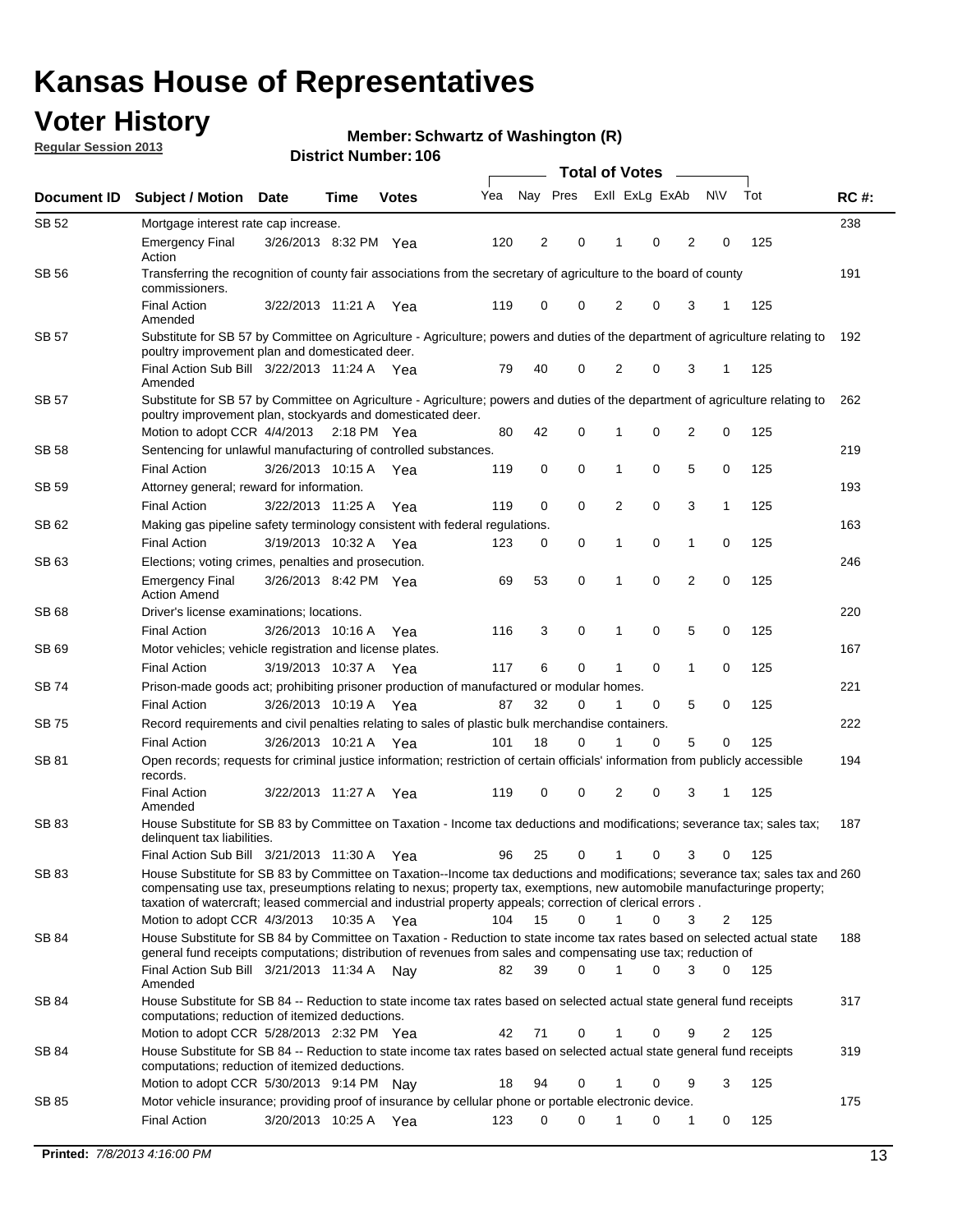## **Voter History**

**Regular Session 2013**

#### **Member: Schwartz of Washington (R)**

|               |                                                                                                       |                                                    |         |              | <b>Total of Votes</b> |                |              |   |                |                |              |     |             |
|---------------|-------------------------------------------------------------------------------------------------------|----------------------------------------------------|---------|--------------|-----------------------|----------------|--------------|---|----------------|----------------|--------------|-----|-------------|
| Document ID   | <b>Subject / Motion Date</b>                                                                          |                                                    | Time    | <b>Votes</b> | Yea                   | Nay Pres       |              |   | Exll ExLg ExAb |                | <b>NV</b>    | Tot | <b>RC#:</b> |
| <b>SB 88</b>  | Increasing the children's advocacy center assessment fee.                                             |                                                    |         |              |                       |                |              |   |                |                |              |     | 223         |
|               | <b>Final Action</b><br>Amended                                                                        | 3/26/2013 10:22 A Yea                              |         |              | 118                   | $\mathbf{1}$   | 0            | 1 | 0              | 5              | 0            | 125 |             |
| SB 96         | Motor vehicles; counties with multiple registration facilities; additional registration fee.          |                                                    |         |              |                       |                |              |   |                |                |              | 224 |             |
|               | <b>Final Action</b><br>Amended                                                                        | 3/26/2013 10:24 A Yea                              |         |              | 106                   | 12             | 0            | 1 | 0              | 5              | 1            | 125 |             |
| SB 96         | Additional motor vehicle registration fees.                                                           |                                                    |         |              |                       |                |              |   |                |                |              |     | 263         |
|               | Motion to adopt CCR 4/4/2013 2:21 PM Yea                                                              |                                                    |         |              | 114                   | 8              | 0            | 1 | 0              | 2              | 0            | 125 |             |
| SB 102        | Requiring the state treasurer to provide a list of daily deposits to the secretary of administration. |                                                    |         |              |                       |                |              |   |                |                |              |     | 195         |
|               | <b>Final Action</b><br>Amended                                                                        | 3/22/2013 11:28 A Yea                              |         |              | 119                   | 0              | 0            | 2 | 0              | 3              | 1            | 125 |             |
| SB 102        | Enacting the second amendment protection act.                                                         |                                                    |         |              |                       |                |              |   |                |                |              |     | 295         |
|               | Motion to Adopt CCR 4/5/2013                                                                          |                                                    |         | 9:20 PM Yea  | 96                    | 24             | 0            | 2 | 0              | $\overline{2}$ | 1            | 125 |             |
| SB 111        | Establishing Native American legislative day at the capitol; awarding of high school diplomas.        |                                                    |         |              |                       |                |              |   |                |                |              |     | 245         |
|               | <b>Emergency Final</b><br><b>Action Amend</b>                                                         | 3/26/2013 8:41 PM Yea                              |         |              | 122                   | 0              | 0            | 1 | 0              | 2              | 0            | 125 |             |
| SB 113        | Credit unions; changes in certain loan limitations.                                                   |                                                    |         |              |                       |                |              |   |                |                |              |     | 234         |
|               | <b>Emergency Final</b><br>Action                                                                      | 3/26/2013 8:25 PM Yea                              |         |              | 122                   | 0              | 0            | 1 | 0              | 2              | 0            | 125 |             |
| SB 118        | Relating to law enforcement reporting and investigation of missing persons.                           |                                                    |         |              |                       |                |              |   |                |                |              |     | 225         |
|               | <b>Final Action</b>                                                                                   | 3/26/2013 10:25 A Yea                              |         |              | 119                   | 0              | 0            | 1 | 0              | 5              | 0            | 125 |             |
| SB 120        | Enacting the Kansas farmers' market promotion act.                                                    |                                                    |         |              |                       |                |              |   |                |                |              |     | 196         |
|               | <b>Final Action</b><br>Amended                                                                        | 3/22/2013 11:31 A Yea                              |         |              | 68                    | 51             | 0            | 2 | $\mathbf 0$    | 3              | $\mathbf{1}$ | 125 |             |
| SB 122        | Kansas administrative procedure act; service of order or notice.                                      |                                                    |         |              |                       |                |              |   |                |                |              |     | 226         |
|               | <b>Final Action</b><br>Amended                                                                        | 3/26/2013 10:26 A                                  |         | Yea          | 119                   | 0              | 0            | 1 | $\mathbf 0$    | 5              | 0            | 125 |             |
| SB 122        | Elections; unauthorized voting disclosures.                                                           |                                                    |         |              |                       |                |              |   |                |                |              |     | 286         |
|               | Motion to Adopt CCR 4/5/2013                                                                          |                                                    | 6:23 PM | Yea          | 89                    | 31             | 0            | 2 | 0              | 2              | 1            | 125 |             |
| SB 124        | Amending the Kansas restraint of trade act.                                                           |                                                    |         |              |                       |                |              |   |                |                |              |     | 227         |
|               | <b>Final Action</b><br>Amended                                                                        | 3/26/2013 10:27 A                                  |         | Yea          | 116                   | $\overline{2}$ | 1            | 1 | 0              | 5              | 0            | 125 |             |
| SB 124        |                                                                                                       | 273<br>Amending the Kansas restraint of trade act. |         |              |                       |                |              |   |                |                |              |     |             |
|               | Motion to Adopt CCR 4/5/2013                                                                          |                                                    | 11:06 A | Yea          | 97                    | 23             | 0            | 2 | 0              | $\overline{2}$ | $\mathbf{1}$ | 125 |             |
| <b>SB 128</b> | Career technical education incentive program amendments.                                              |                                                    |         |              |                       |                |              |   |                |                |              |     | 168         |
|               | <b>Final Action</b><br>Amended                                                                        | 3/19/2013 10:39 A Yea                              |         |              | 123                   | 0              | 0            | 1 | 0              | 1              | 0            | 125 |             |
| <b>SB 129</b> | Bank commissioner; certain fees and hearing costs.                                                    |                                                    |         |              |                       |                |              |   |                |                |              |     | 254         |
|               | <b>Emergency Final</b><br><b>Action Amend</b>                                                         | 3/26/2013 8:55 PM Yea                              |         |              | 110                   | 12             | 0            | 1 | 0              | 2              | 0            | 125 |             |
| SB 129        | Mortgage interest rate cap increase.                                                                  |                                                    |         |              |                       |                |              |   |                |                |              |     | 272         |
|               | Motion to Adopt CCR 4/5/2013                                                                          |                                                    | 10:42 A | Yea          | 121                   | 0              | 0            | 2 | 0              | $\overline{c}$ | 0            | 125 |             |
| SB 135        | Transferring boiler inspection duties from the department of labor to the state fire marshal.         |                                                    |         |              |                       |                |              |   |                |                |              |     | 228         |
|               | <b>Final Action</b>                                                                                   | 3/26/2013 10:28 A Yea                              |         |              | 114                   | 5              | 0            | 1 | 0              | 5              | 0            | 125 |             |
| SB 136        | Providing veterans designation on driver's licenses and nondriver identification cards.               |                                                    |         |              |                       |                |              |   |                |                |              | 244 |             |
|               | <b>Emergency Final</b><br><b>Action Amend</b>                                                         | 3/26/2013 8:39 PM Yea                              |         |              | 119                   | 3              | 0            | 1 | 0              | $\overline{c}$ | 0            | 125 |             |
| SB 139        | Kansas money transmitter act.                                                                         |                                                    |         |              |                       |                |              |   |                |                |              |     | 229         |
|               | <b>Final Action</b>                                                                                   | 3/26/2013 10:30 A                                  |         | Yea          | 117                   | $\mathbf{1}$   | $\mathbf{1}$ | 1 | 0              | 5              | 0            | 125 |             |
| SB 142        | Abortion; concerning civil actions related to abortion.                                               |                                                    |         |              |                       |                |              |   |                |                |              |     | 241         |
|               | <b>Emergency Final</b><br>Action                                                                      | 3/26/2013 8:36 PM Yea                              |         |              | 89                    | 33             | 0            | 1 | 0              | 2              | 0            | 125 |             |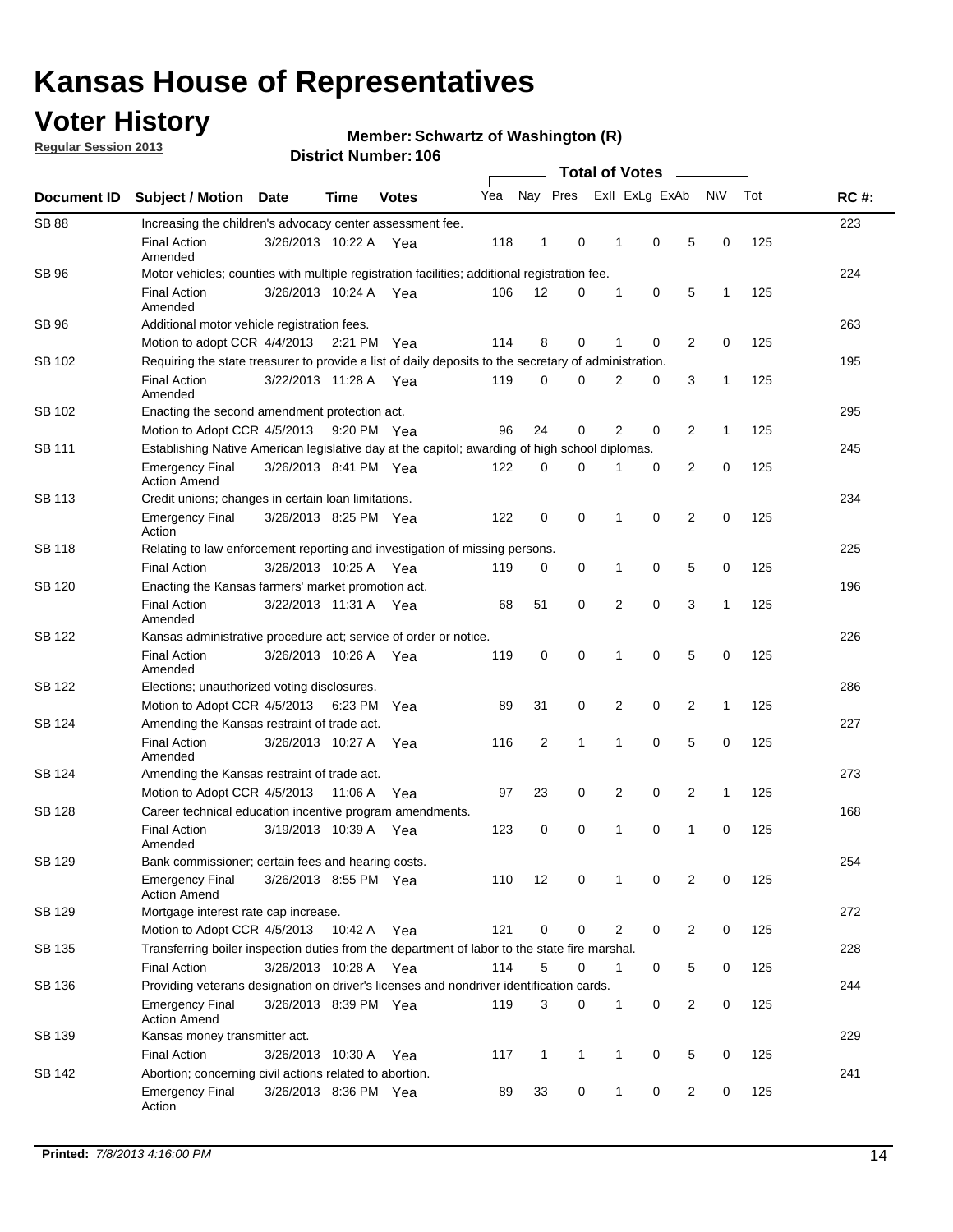## **Voter History**

**Regular Session 2013**

#### **Member: Schwartz of Washington (R)**

|                 |                                                                                                                                                                                                       |                       |             |              | <b>Total of Votes</b> |          |   |                |                |                |            |     |             |
|-----------------|-------------------------------------------------------------------------------------------------------------------------------------------------------------------------------------------------------|-----------------------|-------------|--------------|-----------------------|----------|---|----------------|----------------|----------------|------------|-----|-------------|
| Document ID     | Subject / Motion Date                                                                                                                                                                                 |                       | Time        | <b>Votes</b> | Yea                   | Nay Pres |   |                | Exll ExLg ExAb |                | <b>N/A</b> | Tot | <b>RC#:</b> |
| SB 149          | Drug screening for recipients of cash assistance and unemployment benefits.                                                                                                                           |                       |             |              |                       |          |   |                |                |                |            |     | 239         |
|                 | <b>Emergency Final</b><br><b>Action Amend</b>                                                                                                                                                         | 3/26/2013 8:33 PM Yea |             |              | 106                   | 16       | 0 | 1              | 0              | 2              | 0          | 125 |             |
| SB 164          | Relating to the director of vehicles regulating providers of motor vehicle functions.                                                                                                                 |                       |             |              |                       |          |   |                |                |                |            | 247 |             |
|                 | <b>Emergency Final</b><br><b>Action Amend</b>                                                                                                                                                         | 3/26/2013 8:43 PM Yea |             |              | 117                   | 5        | 0 | 1              | 0              | 2              | 0          | 125 |             |
| SB 164          | Relating to the director of vehicles regulating providers of motor vehicle functions.                                                                                                                 |                       |             |              |                       |          |   |                |                |                |            |     | 268         |
|                 | Motion to adopt CCR 4/4/2013                                                                                                                                                                          |                       | 5:32 PM Yea |              | 111                   | 9        | 0 | 1              | 0              | 2              | 2          | 125 |             |
| SB 166          | Insurers supervision, rehabilitation and liquidation act; derivatives.                                                                                                                                |                       |             |              |                       |          |   |                |                |                |            |     | 206         |
|                 | <b>Final Action</b>                                                                                                                                                                                   | 3/26/2013 9:52 AM Yea |             |              | 119                   | 0        | 0 | 1              | 0              | 5              | 0          | 125 |             |
| <b>SB 168</b>   | Limiting nuisance actions against certain agricultural activities.                                                                                                                                    |                       |             |              |                       |          |   |                |                |                |            |     | 169         |
|                 | <b>Final Action</b><br>Amended                                                                                                                                                                        | 3/19/2013 10:40 A Yea |             |              | 111                   | 12       | 0 | 1              | 0              | 1              | 0          | 125 |             |
| <b>SB 168</b>   | Limiting nuisance actions against certain agricultural activities.                                                                                                                                    |                       |             |              |                       |          |   |                |                |                |            |     | 264         |
|                 | Motion to adopt CCR 4/4/2013                                                                                                                                                                          |                       | 2:30 PM Yea |              | 110                   | 12       | 0 | 1              | 0              | 2              | 0          | 125 |             |
| SB 171          | School districts; amendments to Kansas uniform financial accounting and reporting act.                                                                                                                |                       |             |              |                       |          |   |                |                |                |            |     | 248         |
|                 | <b>Emergency Final</b><br><b>Action Amend</b>                                                                                                                                                         | 3/26/2013 8:44 PM Yea |             |              | 122                   | 0        | 0 | 1              | 0              | 2              | 0          | 125 |             |
| SB 171          | School districts; amendments to Kansas uniform financial accounting and reporting act.                                                                                                                |                       |             |              |                       |          |   |                |                |                |            |     | 285         |
|                 | Motion to Adopt CCR 4/5/2013 6:19 PM Nay                                                                                                                                                              |                       |             |              | 63                    | 57       | 0 | $\overline{2}$ | 0              | 2              |            | 125 |             |
| SB 171          | Appropriations for FY 2013, FY 2014, FY 2015, FY 2016, FY 2017 and FY 2018 for various state agencies; capital<br>improvement projects; claims against the state.                                     |                       |             |              |                       |          |   |                |                |                |            |     | 320         |
|                 | Motion to adopt CCR 6/1/2013 4:30 PM Yea                                                                                                                                                              |                       |             |              | 63                    | 51       | 0 | 0              | 0              | 8              | 3          | 125 |             |
| <b>SB 187</b>   | Establishing the workers compensation and employment security boards nominating committee; administrative law judge<br>appointment; workers compensation appeals board.                               |                       |             |              |                       |          |   |                |                |                |            | 242 |             |
|                 | <b>Emergency Final</b><br><b>Action Amend</b>                                                                                                                                                         | 3/26/2013 8:37 PM Yea |             |              | 88                    | 34       | 0 | 1              | 0              | 2              | 0          | 125 |             |
| SB 187          | Amending workers compensation law provisions; establishing the workers compensation and employment security boards<br>nominating committee; notice requirements; workplace health and safety program. |                       |             |              |                       |          |   |                |                |                |            |     | 274         |
|                 | Motion to Adopt CCR 4/5/2013 11:26 A Yea                                                                                                                                                              |                       |             |              | 89                    | 31       | 0 | 2              | 0              | 3              | 0          | 125 |             |
| SB 199          | University of Kansas medical center; midwest center for stem cell therapy.                                                                                                                            |                       |             |              |                       |          |   |                |                |                |            |     | 235         |
|                 | <b>Emergency Final</b><br><b>Action Amend</b>                                                                                                                                                         | 3/26/2013 8:26 PM Yea |             |              | 90                    | 32       | 0 | 1              | 0              | 2              | 0          | 125 |             |
| SB 199          | Health care; stem cell therapy and unused medications.                                                                                                                                                |                       |             |              |                       |          |   |                |                |                |            |     | 290         |
|                 | Motion to Adopt CCR 4/5/2013 7:52 PM Yea                                                                                                                                                              |                       |             |              | 90                    | 30       | 0 | 2              | 0              | $\overline{2}$ | 1          | 125 |             |
| SB 216          | Allowing a public building commission to acquire land for a municipal university similar to what such commission is currently<br>allowed to do for any state university.                              |                       |             |              |                       |          |   |                |                |                |            |     | 185         |
|                 | <b>Final Action</b>                                                                                                                                                                                   | 3/21/2013 11:23 A Yea |             |              | 121                   | 0        | 0 | 1              | 0              | 3              | 0          | 125 |             |
| SB 246          | Reconciling amendments to certain statutes.                                                                                                                                                           |                       |             |              |                       |          |   |                |                |                |            |     | 315         |
|                 | <b>Emergency Final</b><br>Action                                                                                                                                                                      | 5/23/2013 2:14 PM Yea |             |              | 111                   | 0        | 0 | 1              | 0              | 8              | 5          | 125 |             |
| <b>SCR 1604</b> | Joint rules for the Senate and House of Representatives, 2013-2014.                                                                                                                                   |                       |             |              |                       |          |   |                |                |                |            |     | 5           |
|                 | <b>Final Action</b><br>Amended                                                                                                                                                                        | 1/28/2013 11:12 A Yea |             |              | 81                    | 41       | 0 | 0              | 0              | 3              | 0          | 125 |             |
| <b>SCR 1606</b> | Honoring pregnancy maintenance resource centers.                                                                                                                                                      |                       |             |              |                       |          |   |                |                |                |            |     | 240         |
|                 | <b>Emergency Final</b><br>Action                                                                                                                                                                      | 3/26/2013 8:34 PM Yea |             |              | 122                   | 0        | 0 | 1              | 0              | 2              | 0          | 125 |             |